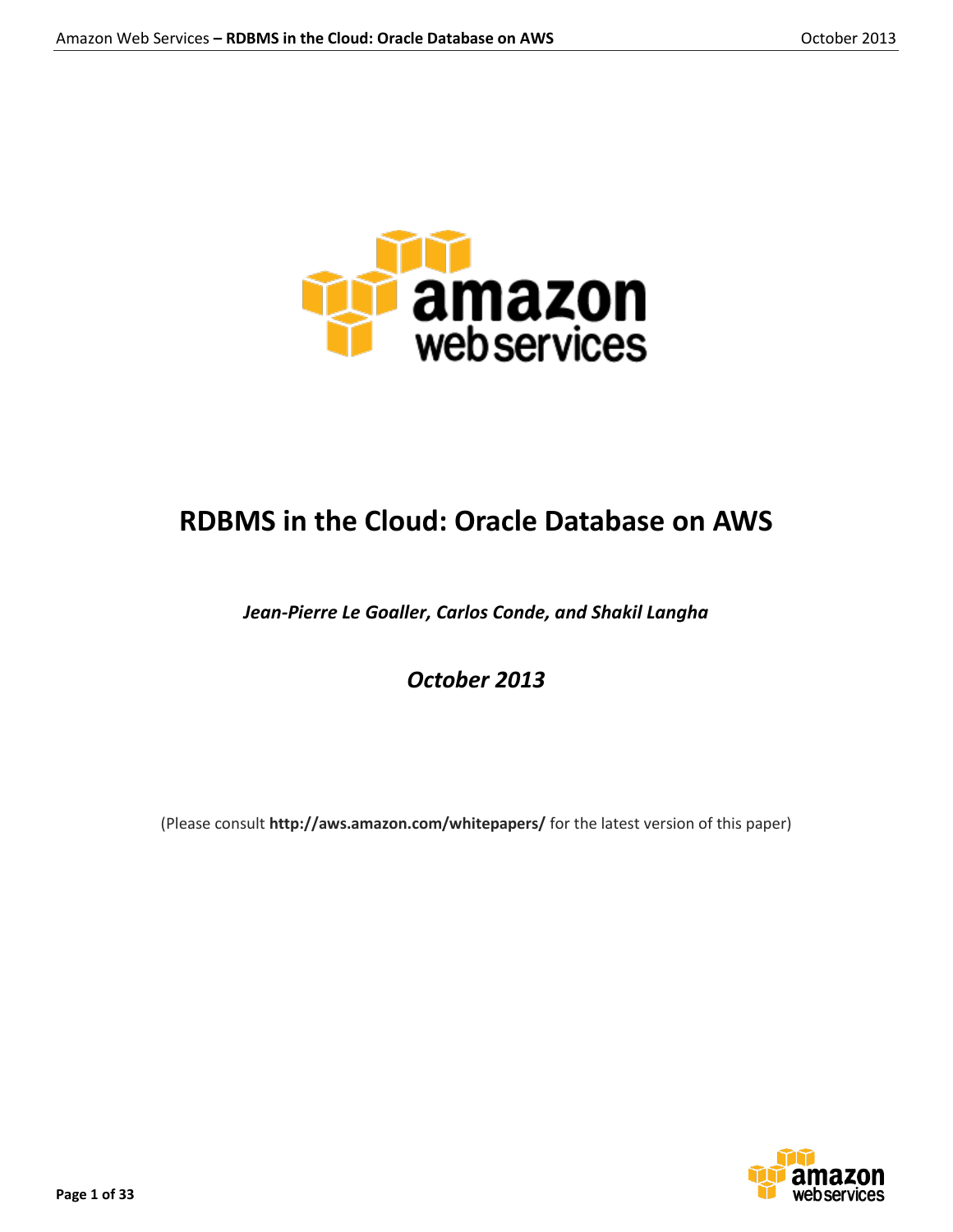# **Table of Contents**

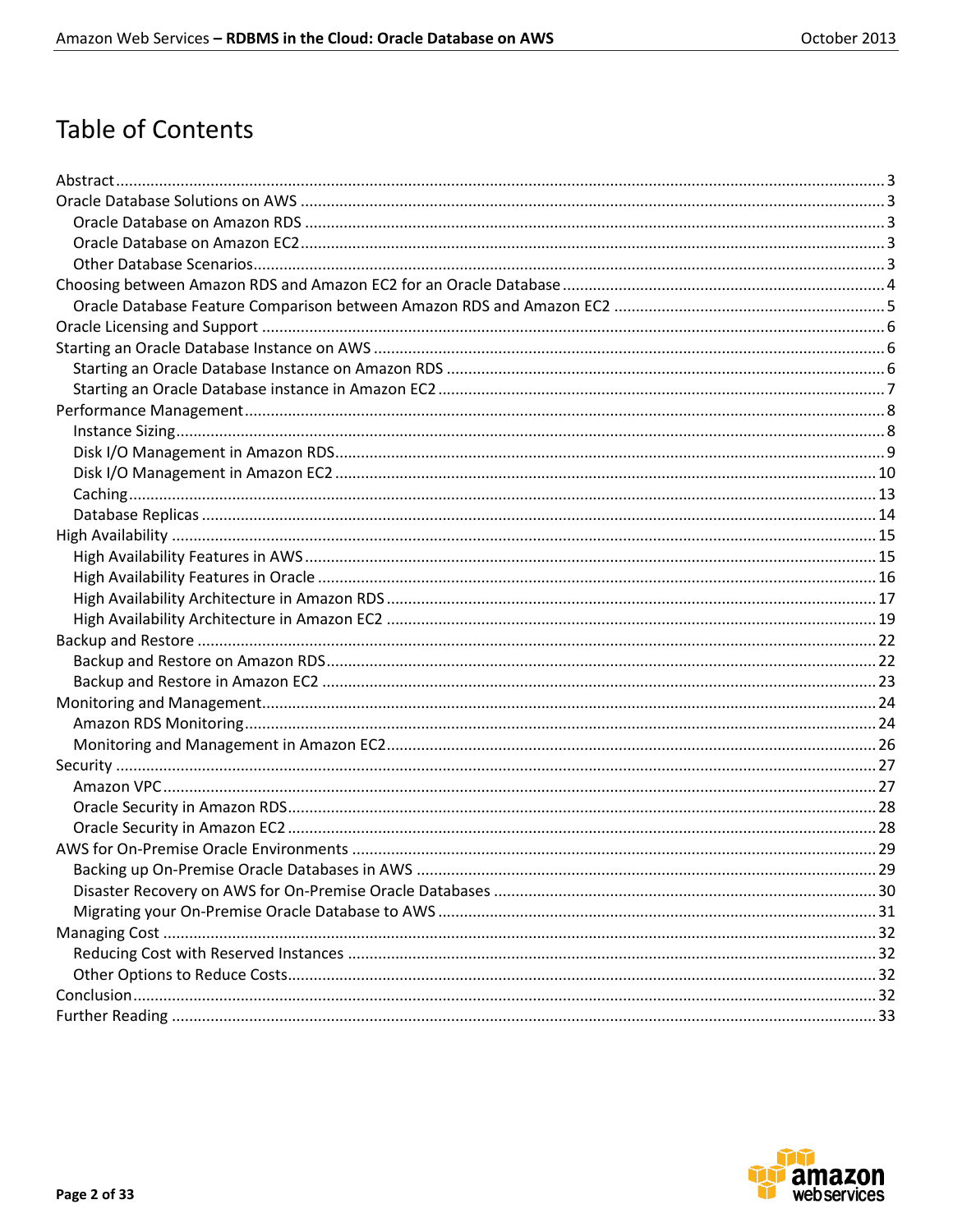# **Abstract**

Amazon Web Services (AWS) is a flexible, cost-effective, easy-to-use cloud computing platform. Relational database management systems, or RDBMS, are widely deployed within the Amazon cloud. In this whitepaper, we help you understand how to deploy Oracle Database on AWS. You can run Oracle Database on Relational Database Service (Amazon RDS) or Amazon Elastic Compute Cloud (EC2).

The goal of this whitepaper is to explain how you can run Oracle Database on both Amazon RDS and Amazon EC2, and to give you an understanding of the advantages of each approach. We review in detail how to provision and monitor your Oracle database, and how to manage scalability, performance, backup and recovery, high availability and security in both Amazon RDS and Amazon EC2. We also describe how you can set up a Disaster Recovery solution between an onpremise Oracle environment and AWS, and how you can perform a migration of your existing Oracle database to AWS. After reading this whitepaper you will be able to make an educated decision and choose the solution that best fits your needs.

# **Oracle Database Solutions on AWS**

There are two ways to run an Oracle database on AWS. One way is to use Amazon Relational Database Service (Amazon RDS). Another way is to deploy the database on Amazon Elastic Compute Cloud (EC2). Alternatively, there are other AWS solutions that you could use for your database needs.

# **Oracle Database on Amazon RDS**

Amazon RDS is a web service that makes it easier to set up, operate, and scale a relational database in the cloud. Amazon RDS automates installation, disk provisioning and management, patching, minor version upgrades, failed instance replacement, as well as backup and recovery of your Oracle database. Amazon RDS also offers automated Multi-AZ (Availability Zone) synchronous replication, allowing you to set up a highly available environment fully managed by AWS. If you want Amazon to handle the day-to-day management of your Oracle database, Amazon RDS is the preferred way. This enables you to focus on higher-level tasks, such as schema optimization, query tuning, and application development. For more information about Amazon RDS, see [http://aws.amazon.com/documentation/rds/.](http://aws.amazon.com/documentation/rds/)

# **Oracle Database on Amazon EC2**

Amazon EC2 is a web service that provides resizable computing capacity in the cloud. When deploying your Oracle database on Amazon EC2, you have full control over the operating system, database installation, and configuration. You also have full control over your database administration, including backups and recovery, patching of the operating system and the database, tuning of the operating system and database parameters, security management, and configuration of high availability or replication. In terms of database administration, using Amazon EC2 is similar to running an Oracle database in-house. With Amazon EC2, you can quickly provision and configure instances and storage, you can scale your environment vertically (by changing the size of your instances) or horizontally (by adding more instances), and you can provision your databases in AWS regions across the world to provide low latency to your endusers worldwide. Running your own relational database on Amazon EC2 is the ideal scenario if you require a maximum level of control and configurability. For more information about Amazon EC2, see [http://aws.amazon.com/documentation/ec2/.](http://aws.amazon.com/documentation/ec2/)

# **Other Database Scenarios**

Although running your own Oracle database on Amazon EC2 or Amazon RDS is a great solution for many users, there are a number of scenarios where other AWS solutions might be a better choice.

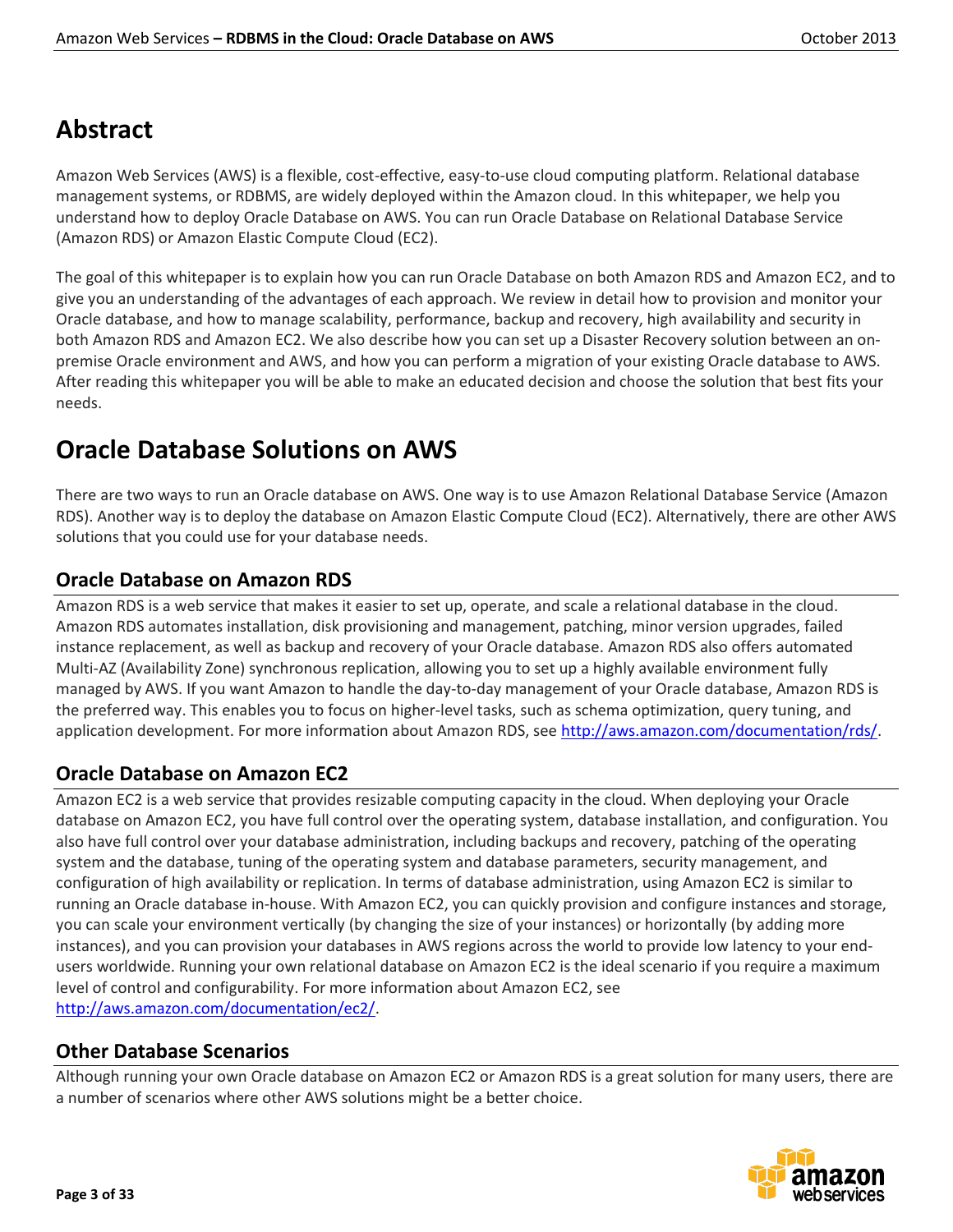| <b>Scenario</b>                                                      | <b>Description</b>                                                                                                                                                                                                                                                                                                                                                                                                                                                                                                                                                                                                                                                                                                                                                                                                                                                                                                                                                                                                          |
|----------------------------------------------------------------------|-----------------------------------------------------------------------------------------------------------------------------------------------------------------------------------------------------------------------------------------------------------------------------------------------------------------------------------------------------------------------------------------------------------------------------------------------------------------------------------------------------------------------------------------------------------------------------------------------------------------------------------------------------------------------------------------------------------------------------------------------------------------------------------------------------------------------------------------------------------------------------------------------------------------------------------------------------------------------------------------------------------------------------|
| <b>Web Scalability</b>                                               | If your application needs to store huge quantities of data with a high throughput, you may<br>find NoSQL databases to be more appropriate for your needs than relational databases.<br>While NoSQL databases are not relational and not ACID compliant, they are typically more<br>adept at storing and retrieving large amount of data with high performance. Also, NoSQL<br>databases are significantly easier to manage. Many AWS customers run NoSQL databases in<br>Amazon EC2, including Cassandra, MongoDB, Redis, CouchDB, and HBase. If you do not want<br>to manage your NoSQL database, Amazon DynamoDB is a fast, fully-managed AWS NoSQL<br>database that provides predictable performance and seamless scalability. All data items are<br>stored on solid state drives (SSDs) and are automatically replicated across multiple Availability<br>Zones (within a region) to provide built-in high availability and data durability. For more<br>information about DynamoDB, see http://aws.amazon.com/dynamodb. |
| <b>Data Warehousing</b>                                              | While you can use Oracle Database for data warehousing purposes, an alternative is Amazon<br>Redshift. Amazon Redshift is a fast, fully managed, petabyte-scale data warehouse service<br>that makes it simple and cost-effective to efficiently analyze all your data using your existing<br>business intelligence tools. It is optimized for datasets ranging from a few hundred gigabytes<br>to a petabyte or more and costs less than \$1,000 per terabyte per year. For more information<br>about Amazon Redshift, see http://aws.amazon.com/redshift.                                                                                                                                                                                                                                                                                                                                                                                                                                                                 |
| <b>Storage of Numerous</b><br><b>Binary Large Objects</b><br>(Blobs) | While the Oracle databases support blobs storage and management, you may find Amazon<br>Simple Storage Service (Amazon S3) to be a better and simpler choice for BLOB storage if your<br>application makes heavy use of these objects (video, audio, images, and so on). Many AWS<br>customers have found it useful to store blob-style data in Amazon S3 while using a NoSQL<br>database such as DynamoDB to manage blob metadata. For more information about Amazon<br>S3, see http://aws.amazon.com/s3.                                                                                                                                                                                                                                                                                                                                                                                                                                                                                                                  |

# **Choosing between Amazon RDS and Amazon EC2 for an Oracle Database**

For an Oracle database, both Amazon RDS and Amazon EC2 have advantages. Amazon RDS is easier to set up, manage and maintain than running Oracle in Amazon EC2 and lets you focus on other tasks rather than the day-to-day administration of Oracle. Alternatively, running Oracle in Amazon EC2 gives you more control, flexibility and choice. Depending on your application and your requirements, one might be preferable over the other.

Amazon RDS might be a better choice for you if:

- You want to focus on your business and applications, and outsource the following tasks to Amazon: provisioning of the database, management of backup and recovery, management of security patches, upgrades of minor Oracle versions and storage management.
- You need a highly available database solution and want to take advantage of the push-button, synchronous Multi-AZ replication offered by Amazon RDS, without having to manually setup and maintain a standby database.
- You do not want to manage backups and, most importantly, point-in-time recoveries of your database.

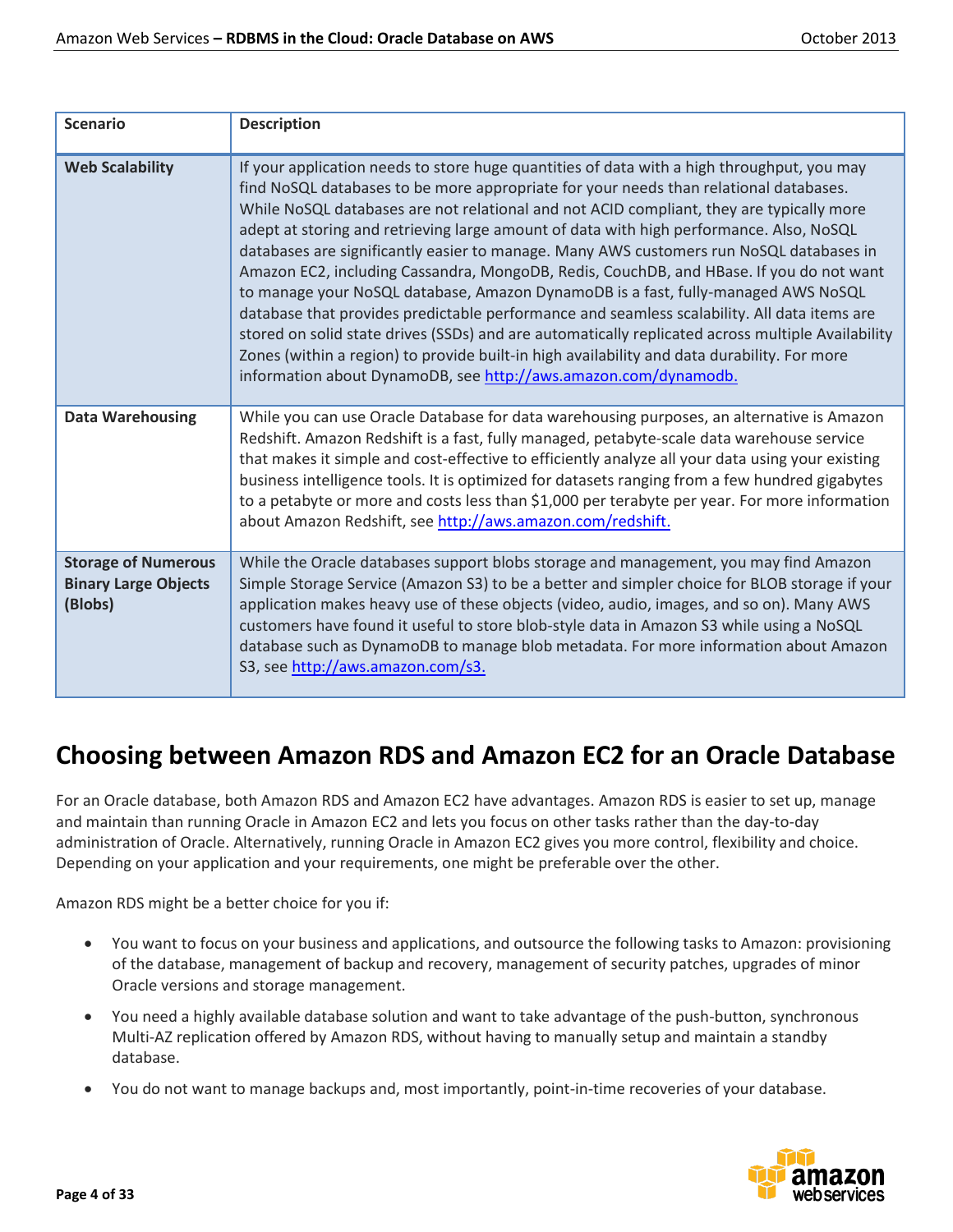You would rather focus on high-level tasks, such as performance tuning and schema optimization, than on the daily administration of the database.

Amazon EC2 might be a better choice for you if:

- You need full control over the database, including access to the operating system.
- You have experienced database administrators that will be able to manage the database.
- Your database size exceeds the current maximum database size in Amazon RDS (3TB at the time of this writing).
- You need to use Oracle features or options not currently supported by Amazon RDS.
- You want to setup a disaster recovery solution between several AWS regions, or between your on-premise environment and AWS.

## **Oracle Database Feature Comparison between Amazon RDS and Amazon EC2**

The capabilities of Amazon RDS for an Oracle database are constantly improving. However, there are a few Oracle Database features and options that are currently not supported by Amazon RDS. Here is a list of Oracle Database features that are not directly supported by Amazon RDS, but where Amazon RDS provides equivalent functionality:

- Oracle Data Guard and Oracle Active Data Guard allow you to create standby databases. Amazon RDS provides similar functionality when run in Multi-AZ mode.
- Oracle Enterprise Manager (OEM) Grid Control allows you to manage multiple Oracle database and application servers. While Amazon RDS does not support Grid Control, you can manage your Amazon RDS databases individually with OEM Database Control.
- Automated Storage Management (ASM) simplifies the management of Oracle data files, control files and log files. It is however unnecessary in Amazon RDS since Amazon RDS manages all the Oracle files for you.
- Streams can be configured to propagate database changes within and between Oracle databases, and can be used for replication purposes. Instead, you can use Amazon RDS Multi-AZ to create a synchronous standby database.
- Oracle XML DB provides native XML storage and retrieval capabilities. It is supported in Amazon RDS without the XML DB Protocol Server.
- Real Application Clusters (RAC) is a cluster database with a shared cache and shared disk architecture. Currently, you cannot run RAC in Amazon EC2 either. Some of the customers that require RAC choose to host their databases outside of AWS while running the rest of their infrastructure in AWS. To do this while providing good database performance, they host their RAC database at an AWS partner datacenter, which is linked via AWS Direct Connect to the AWS datacenter where the rest of their infrastructure exists. AWS Direct Connect lets you establish a dedicated network connection between the AWS Direct Connect location and the closest AWS region. It provides low-latency 1 Gbps and 10 Gbps connections, and you can easily provision multiple connections if you need more network capacity. For more information about AWS Direct Connect, see [http://aws.amazon.com/directconnect/.](http://aws.amazon.com/directconnect/)

Currently the following Oracle options are not supported in Amazon RDS:

- Oracle Java support allows you to deploy Java server-side applications in the database.
- Oracle Locator and Oracle Spatial aid you in managing geographic and location-data in a native type within the database.

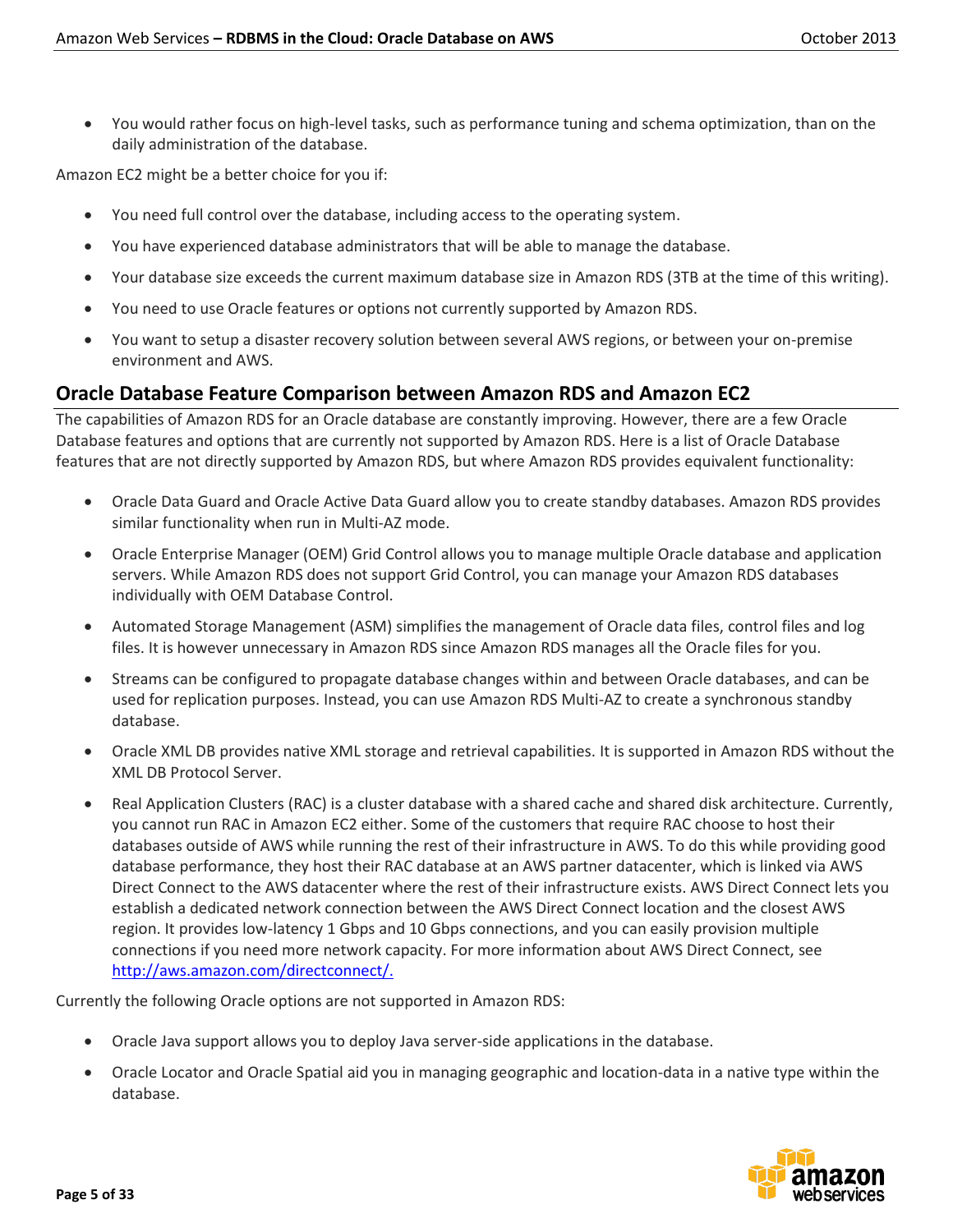If you need to use any of these database features and options, Amazon EC2 is currently the best-suited deployment platform. This list is subject to change as we add new features to Amazon RDS. To check for recent updates, see the Amazon RDS documentation at

[http://docs.aws.amazon.com/AmazonRDS/latest/UserGuide/Appendix.Oracle.Options.html.](http://docs.aws.amazon.com/AmazonRDS/latest/UserGuide/Appendix.Oracle.Options.html)

# **Oracle Licensing and Support**

Before running Oracle in AWS, make sure that you have the correct licensing and support for Oracle.

| Licensing/Support                        | <b>Description</b>                                                                                                                                                                                                                                                                                                                                                                                                                              |  |
|------------------------------------------|-------------------------------------------------------------------------------------------------------------------------------------------------------------------------------------------------------------------------------------------------------------------------------------------------------------------------------------------------------------------------------------------------------------------------------------------------|--|
| <b>Oracle Licensing</b><br>in Amazon RDS | You can run Amazon RDS for Oracle under two different licensing models: License Included and<br>Bring Your Own License (BYOL).                                                                                                                                                                                                                                                                                                                  |  |
|                                          | In the License Included model, you do not need separately purchased Oracle licenses<br>$\bullet$<br>because the Oracle Database software has been licensed by AWS. The license is included<br>in the Amazon RDS hourly cost. It is important to note however that the License Included<br>model is currently limited to Oracle database Standard Edition One.                                                                                   |  |
|                                          | In the BYOL model, you can use existing Oracle database licenses for your Amazon RDS<br>$\bullet$<br>deployment, or purchase new licenses directly from Oracle.                                                                                                                                                                                                                                                                                 |  |
|                                          | In the BYOL model, you should follow the licensing rule defined by Oracle, and described<br>at http://www.oracle.com/us/corporate/pricing/cloud-licensing-070579.pdf. If you decide<br>to use the Multi-AZ mode (see the "High Availability" section for details), you may need<br>extra licenses for the standby database instance. You should review your Oracle Software<br>Licensing Agreement and comply with Oracle's licensing policies. |  |
| <b>Oracle Licensing</b><br>in Amazon EC2 | Licensing Oracle in Amazon EC2 follows the BYOL model explained in the previous Amazon RDS<br>description.                                                                                                                                                                                                                                                                                                                                      |  |
| <b>Oracle Support</b><br>for AWS         | Oracle fully supports deploying Oracle database on AWS, as described at<br>http://www.oracle.com/technetwork/topics/cloud/faq-098970.html#support.                                                                                                                                                                                                                                                                                              |  |

# **Starting an Oracle Database Instance on AWS**

The way you start an Oracle database instance on AWS depends on your configuration.

## **Starting an Oracle Database Instance on Amazon RDS**

Starting an Oracle Database instance on Amazon RDS is easy. You can do this by using the AWS Management Console or you just choose the Oracle engine version that you want to run, and we take care of choosing and configuring the underlying software. Using the AWS Management Console, you select the RDS tab, click **Launch a DB instance**, and then select the Oracle edition that you wish to use. Figure 1 shows an example of the Launch DB Instance Wizard.

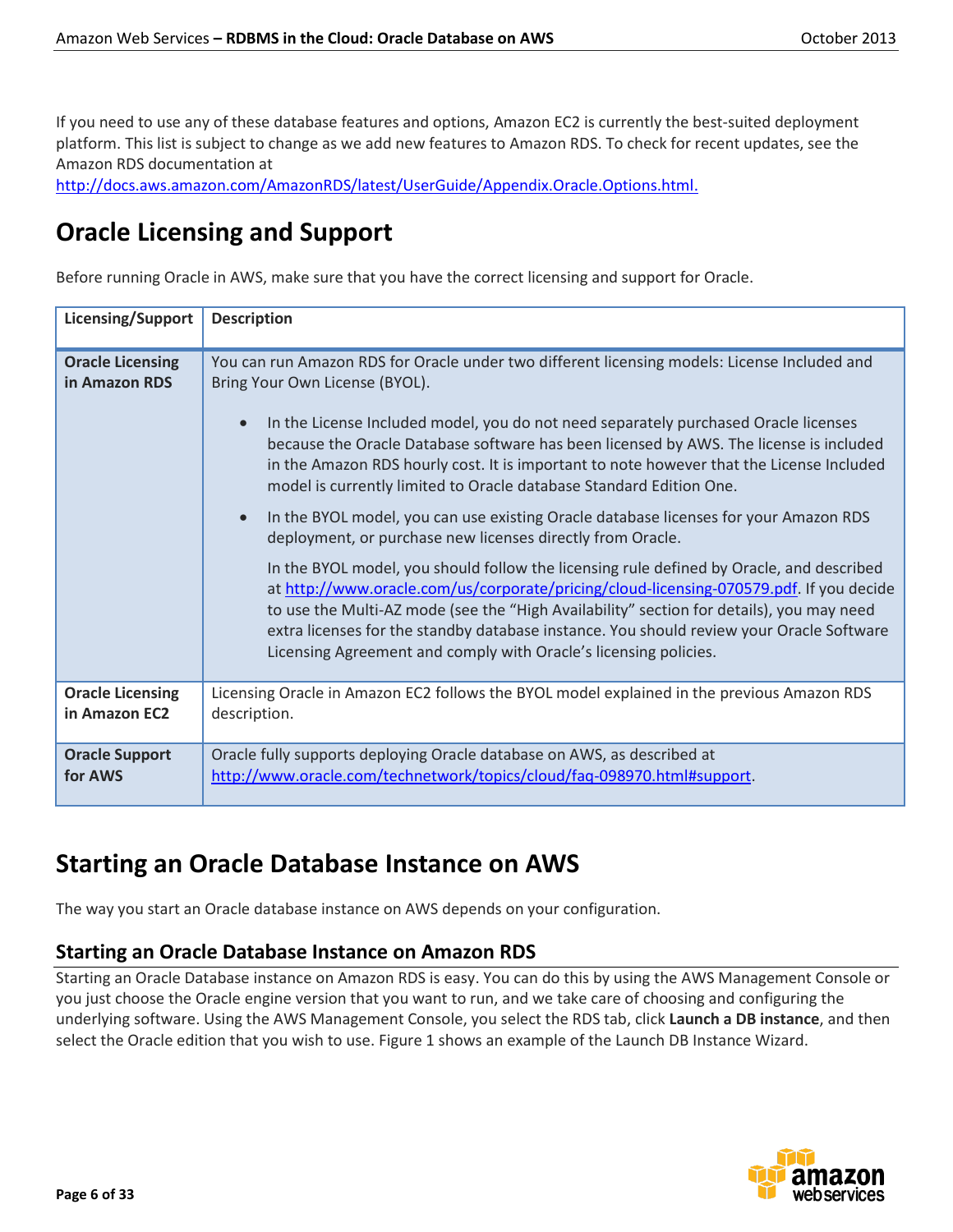| <b>Launch DB Instance Wizard</b><br>x |                                                                                                                                     |                                            |  |  |
|---------------------------------------|-------------------------------------------------------------------------------------------------------------------------------------|--------------------------------------------|--|--|
| <b>ENGINE SELECTION</b>               | <b>DB INSTANCE DETAILS</b><br>ADDITIONAL CONFIGURATION<br>To get started, choose the DB Instance details below and click Continue   | <b>MANAGEMENT OPTIONS</b><br><b>REVIEW</b> |  |  |
| <b>MySQ</b>                           | mysql<br><b>MySQL Community Edition</b>                                                                                             | <b>Select</b>                              |  |  |
| ORACLE <sup>®</sup>                   | oracle-se1<br>Oracle Database Standard Edition One                                                                                  | <b>Select</b>                              |  |  |
| ORACLE <sup>®</sup>                   | oracle-se<br><b>Select</b><br>Oracle Database Standard Edition                                                                      |                                            |  |  |
| ORACLE <sup>®</sup>                   | oracle-ee<br><b>Oracle Database Enterprise Edition</b>                                                                              | <b>Select</b>                              |  |  |
|                                       | sqlserver-ex<br>Microsoft SQL Server Express Edition<br>Note that SOL. Senier Express Edition limits the storage of per database to | <b>Select</b>                              |  |  |

#### **Figure 1: AWS Management Console Launch DB Instance Wizard**

You then configure your instance by specifying a few parameters, such as the size of the Amazon RDS instance, the size of the database, and the I/O settings. This configuration will be explained more later in this whitepaper. You can also accomplish all of this by using the command-line interface (CLI) or by invoking the application programming interface (API) from several programming languages including Java, Node.js, PHP, Python, Ruby and .NET.

## **Starting an Oracle Database instance in Amazon EC2**

To start an Oracle Database instance in Amazon EC2, you first have to do is to choose an Amazon Machine Image (AMI). An AMI is a special type of pre-configured operating system and virtual application software (in this case, Oracle software), which is used to create a virtual machine in Amazon EC2. You can start an Amazon EC2 instance using the AWS Management Console, the CLI or the API.

### **Choosing a Linux AMI in Amazon EC2**

We recommend that you use the AMIs available at<http://aws.amazon.com/amis> in the Oracle category. In addition to the Oracle Applications AMIs, you will find AMIs containing Oracle Enterprise Linux and the Oracle Database in the following editions: Standard Edition One, Standard Edition and Enterprise Edition. When starting an Amazon EC2 instance using one of these AMIs, you get the benefit of having an Oracle database pre-installed within of a few minutes.

Alternatively, you can start an Amazon EC2 instance running the operating system of your choice, and install Oracle Database manually.

An AMI attribute to watch out for is the virtualization type. For example, you can find out whether an AMI uses PV (Para Virtualization) or HVM (Hardware Virtual Machine) by parsing the output of the CLI command ec2-describeimages  $-v$  <AMI ID> and looking for the value of the virtualizationType field, which will be either "hvm" or "paravirtual". Some instance types, such as cluster compute instances, only support HVM AMIs. Several operating systems have AMIs running on HVM, including Amazon Linux, SUSE and Microsoft Windows.

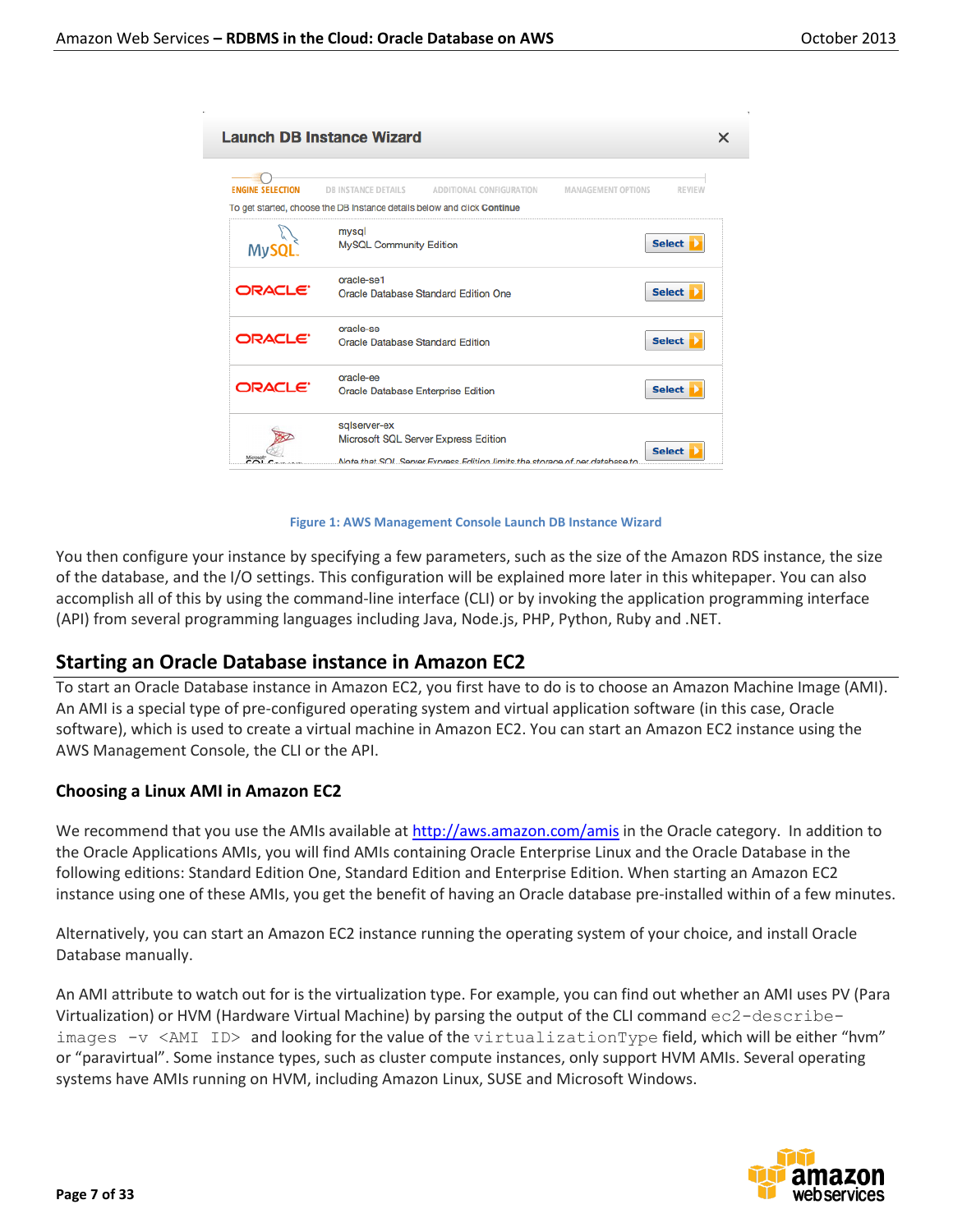## **Choosing a Microsoft Windows AMI in Amazon EC2**

In order to run Oracle on an Amazon EC2 instance, you can start a virtual machine using a Windows AMI, and then install Oracle Database on top of it, at which point you can bundle your own AMI that now includes Oracle. You can find a selection of Windows AMIs in the AWS marketplace a[t http://aws.amazon.com/marketplace.](http://aws.amazon.com/marketplace)

# **Performance Management**

The performance of a relational database instance on AWS depends on many factors, including the Amazon RDS or Amazon EC2 instance type, the configuration of the database software, the application workload, and for Oracle databases running on Amazon EC2 instances, the storage configuration. The following sections describe various options that are available to you to tune the performance of the AWS infrastructure on which your Oracle database is running.

## **Instance Sizing**

Increasing the performance of a database requires an understanding of which of the server's resources is the performance constraint. If the database performance is limited by CPU, memory or network throughput, you can scale up the memory, compute, and network performance by choosing a larger instance type.

For many customers, increasing the performance of a single DB instance is the easiest way to increase the performance of their application overall. One way to achieve this is with vertical scalability. You do this by scaling up (or down) the instance size to address the hardware performance requirements of the database. In the Amazon RDS and Amazon EC2 environments, vertical scalability is very easy.

## **Instance Sizing in Amazon RDS**

You have the option in Amazon RDS of choosing the instance class that fits your workload. Amazon RDS supports several database instance classes. At the time of this writing, they range from the very small Micro to the High-Memory Quadruple Extra Large, which features eight virtual cores, 68GB of memory and a high I/O capacity. The Amazon RDS instance classes are essentially identical, in terms of CPU, memory and I/O capacity, to the Micro, Standard and High-Memory Amazon EC2 instance types. For complete and up-to-date information, see the Amazon RDS for Oracle home page a[t http://aws.amazon.com/rds/oracle/.](http://aws.amazon.com/rds/oracle/)

The first time that you start your database instance, pick the instance type that seems the most relevant to your use case (in terms of number of cores and amount of memory) and use that as the starting point. You can then monitor the performance to determine whether it is a good fit or whether you need to pick a bigger or smaller instance type. For more information about how to monitor your Oracle database performance, see the "Monitoring and Management" section.

If you want to change the size of your instance, you can modify the Amazon RDS instance, using the AWS Management Console, the CLI or the API. One of the parameters that you can modify is the Database Instance Class. This will cause a restart of your database instance, which you can choose to occur right away or during the next weekly maintenance window that you specified while creating the instance (which can also be changed).

## **Instance Sizing in Amazon EC2**

Amazon EC2 instances are grouped into eight families: Standard (first and second generation), Micro, High-Memory, High-CPU, Cluster Compute, Cluster GPU, High I/O, High Storage, and High Memory Cluster. For complete, up-to-date information about Amazon EC2 instance types, see [http://aws.amazon.com/ec2/instance-types/.](http://aws.amazon.com/ec2/instance-types/)

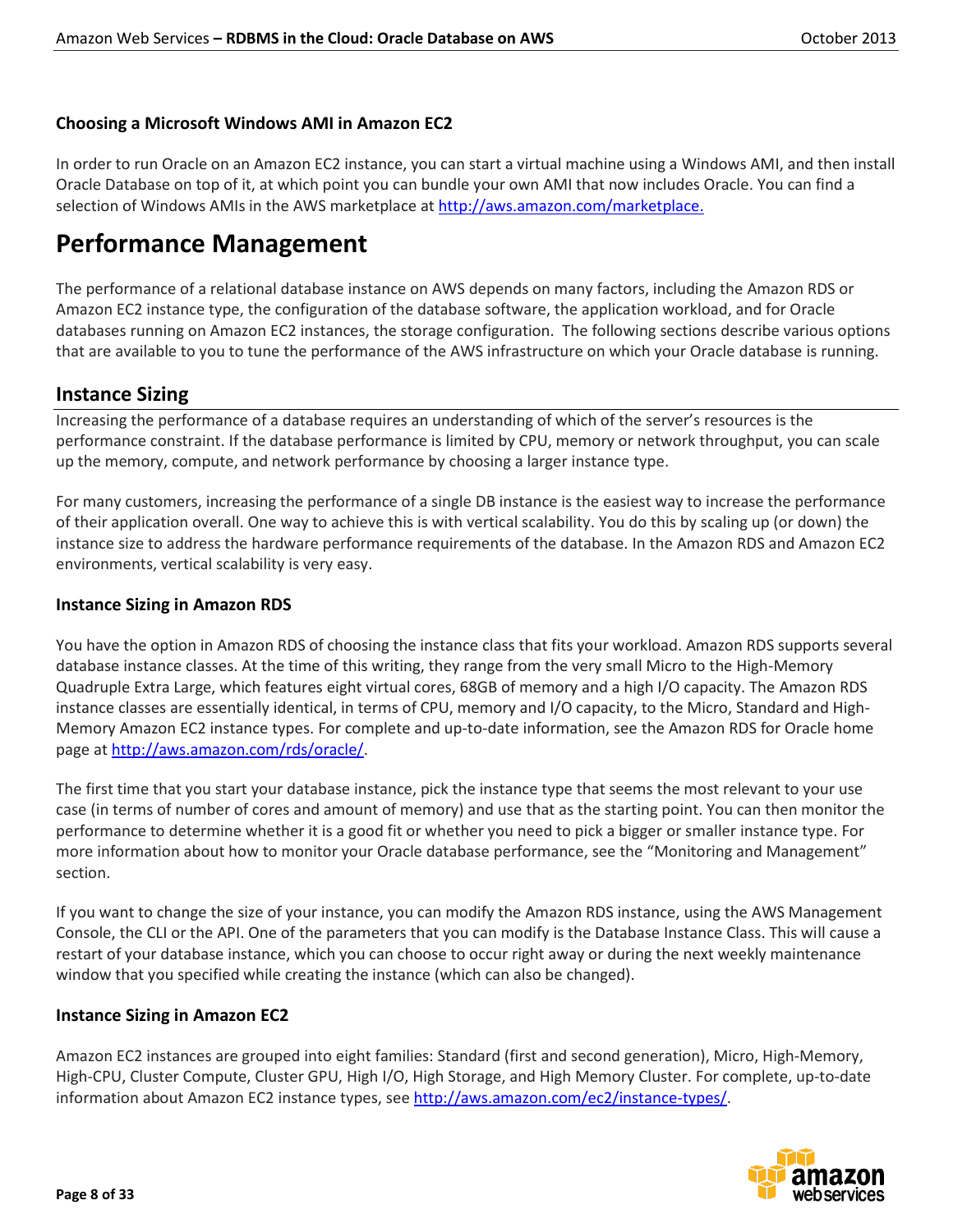When running high-performance databases, the High-Memory Instances can be a good option because they allow you to maximize the amount of memory available to the SGA (System Global Area) of the database. The Cluster Compute Instances combine very high CPU capability and high-memory. You should also consider the High I/O Instances because they feature local SSD drives and will offer the most I/O of any instance type. The High Memory Cluster Instances feature a high amount of memory with local SSD storage and can be good choice for the largest database instances. For more information about the impact of the instance size on I/O performance, see the "Disk I/O Management" sections.

In AWS it is very easy and quick to scale vertically (change the instance type and size), if you find out that you undersized or oversized your instance. The method to change the size of the instance depends on the type of AMI that you selected:

- EBS-backed instances are instances where the root device is stored in Amazon Elastic Block Store (Amazon EBS). In this case, you can just stop the instance, change the instance type (either through the AWS Management Console, the CLI, or an API), and restart the instance.
- Instance-store backed instances are instances where the root device is stored on the instance internal storage. In this case, you would save any changes to the root device (for example by rebundling an AMI), terminate the instance and start a new one.
- In both scenarios, the instance size change can be accomplished within a few minutes.

**Note:** To determine whether your instance is EBS-backed or instance-store backed, you can look at the Amazon EC2 instances dashboard in the AWS Management Console, or parse the output of the CLI command ec2-describeimages -v <AMI ID> and look for the value of the rootDeviceType field.

# **Disk I/O Management in Amazon RDS**

Amazon RDS uses Amazon EBS for database and log storage. Depending on the size of storage requested, Amazon RDS automatically stripes across multiple EBS volumes to enhance IOPS performance. For a high-level description about EBS, seethe "EBS Volumes" section.

## **Increasing Amazon RDS Storage Size**

Amazon RDS makes it easy to scale up your storage by using the AWS Management Console, the CLI ( $rds$  -modify db-instance) or the [ModifyDBInstance](http://docs.amazonwebservices.com/AmazonRDS/2010-07-28/APIReference/index.html?API_ModifyDBInstance.html) API. Note that Amazon RDS adds storage without restarting the DB Instance and without interrupting active processes. The main reason for increasing the Amazon RDS storage size is to accommodate the database growth, but this can also be done to increase I/O. For an existing DB Instance, you may observe some I/O capacity improvement if you scale up your storage.

## **Increasing Amazon RDS Instance Size**

Increasing the size of the Amazon RDS instance may provide better performance because larger instances offer the following:

- More memory (which allows for more data to be cached).
- More network bandwidth (which can help provide better EBS performance).

## **Amazon RDS Provisioned IOPS**

Amazon RDS Provisioned IOPS (I/O operations per second) is a storage option that gives you control over your database storage performance by allowing you to specify your IOPS rate at database creation time. This feature is designed to deliver fast, predictable, and consistent I/O performance. When you create new Oracle database instances using the

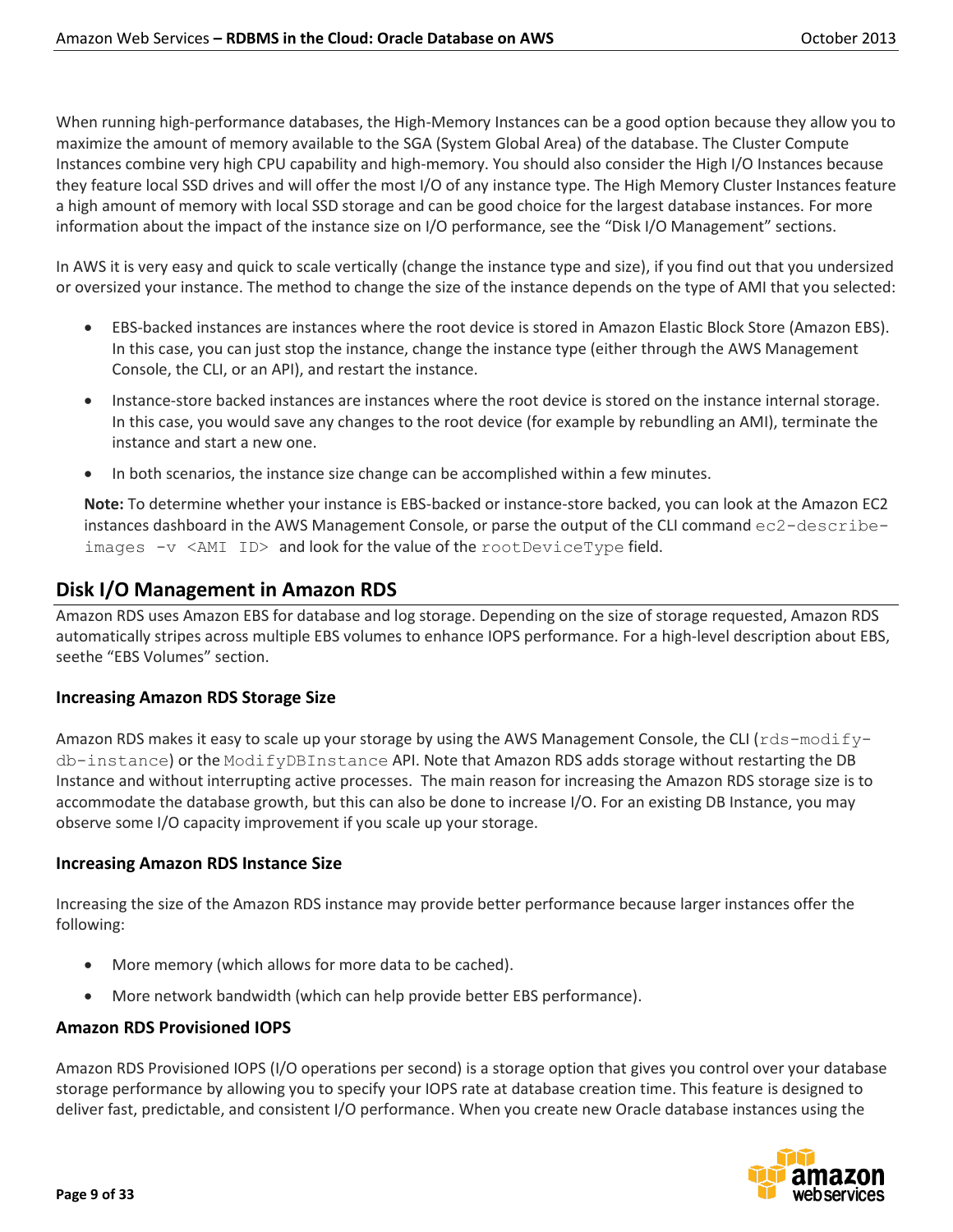AWS Management Console or the Amazon RDS APIs, you can provision from 1,000 IOPS to 30,000 IOPS with corresponding storage ranging from 100GB to 3TB. You can start small and scale up in increments of 1,000 IOPS. Here are some important things to know about provisioned IOPS in Amazon RDS:

- The ratio between the amount of storage and Provisioned IOPS should be between 3 and 10. For example, a 100GB database could have provisioned IOPS set between 300 and 1,000.
- Oracle RDS uses a page size of 8 KB. On a DB instance with a full duplex I/O channel bandwidth of 1000 megabits per second (Mbps), such as the m2.4xl instance, the maximum IOPS for page I/O is about 25,000 IOPS in each direction for 8 KB I/O. A workload consisting of 50% reads and 50% writes could reach 25,000 IOPS with 16 KB I/O or 25,000 IOPS with 8 KB I/O.
- If you are using Provisioned IOPS storage, we recommend that you use the instances optimized for Provisioned IOPS (currently the m1.large, m1.xlarge, m2.2xlarge, and m2.4xlarge instance classes). The available network bandwidth for Provisioned IOPS for m1.large instance class is 500 megabits per second (Mbps) compared to 1000 Mbps for an m1.xlarge, m2.2xlarge, or m2.4xlarge instance. For a similar IOPSintensive workload, the number of realized IOPS for instances with a 1000 Mbps storage network bandwidth will be higher than for other instances.
- You can convert an Amazon RDS database using standard storage to use provisioned IOPS storage. The actual amount of your I/O throughput may vary depending on your workload. For Oracle, the maximum IOPS rate is 25,000 with a 8KB page size.

## **Disk I/O Management in Amazon EC2**

In this section, we review the Amazon EC2 disk storage options that you can choose from for your Oracle database.

## **Instance Storage**

An Amazon EC2 instance comes with a certain amount of "local" storage, which is ephemeral. Any data saved on an instance will not be available after that instance is terminated by the customer, or if the underlying hardware fails, which would cause an instance restart to happen on a different server. This characteristic makes instance storage a challenging option for database persistent storage. However, Amazon EC2 instances can have the following benefits:

- Ephemeral disks offer good performance for sequential disk access, and don't impact your network connectivity. Some customers have found it useful to use ephemeral disks to store temporary files to conserve network bandwidth.
- High I/O instances (discussed later) offer unmatched I/O performance and are recommended for database workloads, provided you implement a backup or replication strategy that addresses the ephemeral nature of this storage.
- High Storage instances offer 48TB of internal storage, which can allow you to run very large databases on instance storage. Just like for High I/O instances, you should mitigate the risk of losing your local storage with a backup or replication strategy.

### **EBS Volumes**

AWS offers a storage service called Amazon Elastic Block Store (Amazon EBS), which provides persistent block-level storage volumes. Amazon EBS volumes are off-instance storage that persist independently from the life of an instance. Amazon EBS volume data is mirrored across multiple servers in an Availability Zone (datacenter) to prevent the loss of data from the failure of any single component. It is easy to back them up to Amazon Simple Storage Service (Amazon S3)

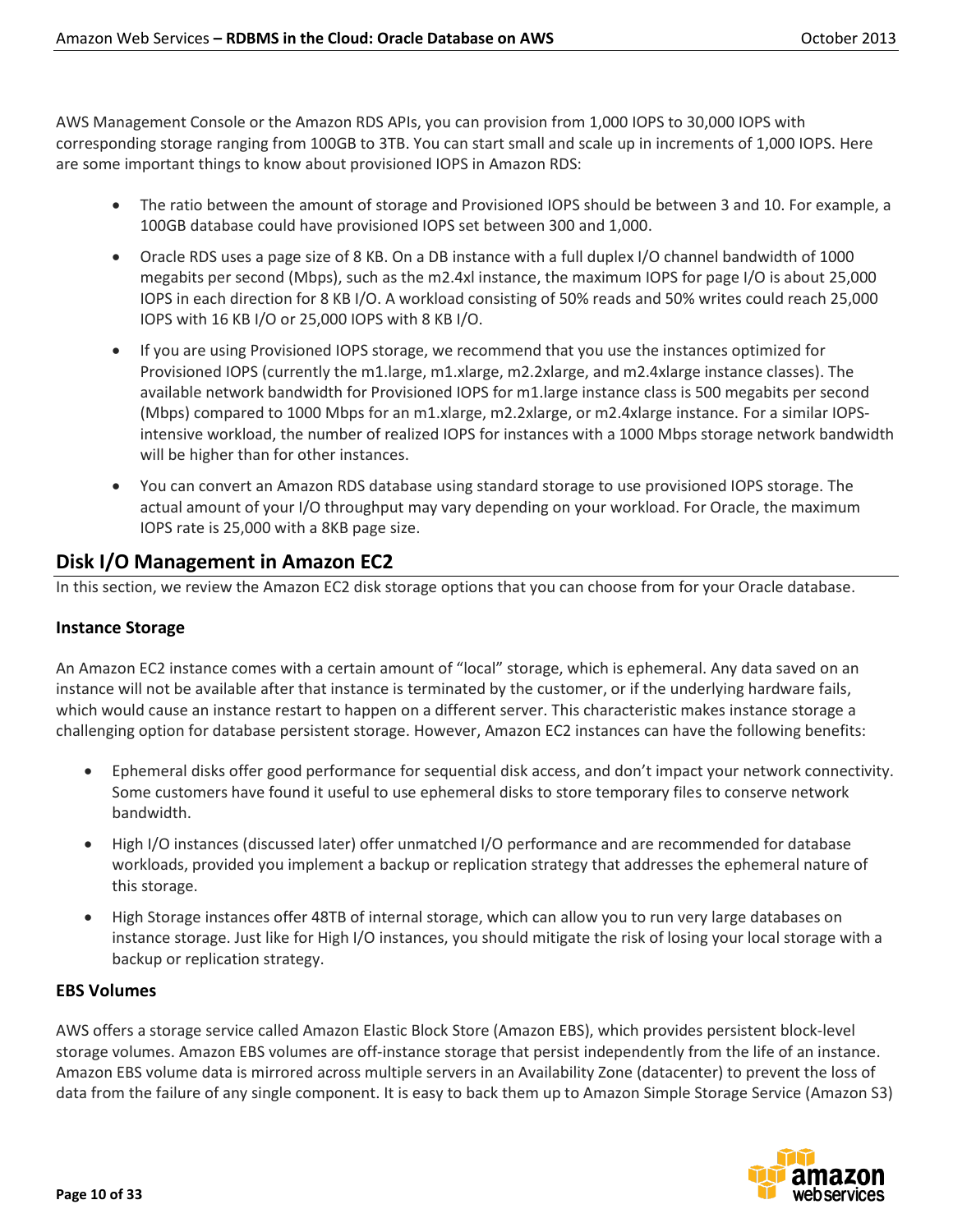using snapshots. These attributes make EBS volumes suitable for data files, log files and for the flash recovery area. The maximum size of an EBS volume is 1TB, but you can address larger database sizes by striping your data across multiple volumes. There are two types of EBS volumes, standard EBS volumes and Provisioned IOPS volumes, as described in the following sections.

## **Standard EBS Volumes**

Standard EBS volumes provide about 100 IOPS on average, with the ability to burst to hundreds of IOPS on a best-effort basis. Standard EBS volumes are great for applications with moderate or bursty I/O requirements, as well as for boot volumes. Standard EBS volumes tend to perform better for sequential reads and writes (as opposed to random reads and writes).

## **Provisioned IOPS Volumes**

Provisioned IOPS volumes are designed to deliver predictable and consistent high performance for I/O intensive workloads such as databases. With Provisioned IOPS volumes, you specify an IOPS (I/O operations per second) rate when creating a volume, and then Amazon EBS provisions that rate for the lifetime of the volume. Here are some important characteristics of Provisioned IOPS volumes:

- Amazon EBS currently supports up to 4,000 IOPS per Provisioned IOPS volume.
- By striping across 10 volumes, you would consistently provide your database with up to 40,000 IOPS.
- The number of provisioned IOPS applies to I/O operations with a size of 16KB or less. Beyond 16KB, the number of IOPS will decrease proportionally with the size of the I/O. For example, if you provision a 4,000 IOPS volume and your average I/O size is 32KB, you should expect 2,000 IOPS. If your I/O size is 64KB, then you should expect 1,000 IOPS.
- There is a maximum ratio of 10 between the volume size (in GB) and the provisioned IOPS. For example, if you provision a 50GB volume, the maximum provisioned IOPS that you could request would be 500.
- While providing more consistent performance, Provisioned IOPS can be more cost effective than standard EBS volumes if your database consistently generates a high I/O workload. With Provisioned IOPS you pay for the number of provisioned IOPS (whereas you pay for actual usage for standard EBS volumes). This has the added benefit of making your I/O cost more predictable.

### **EBS-Optimized Instances**

EBS-optimized instances enable Amazon EC2 instances to fully utilize the provisioned IOPS on an EBS volume. EBSoptimized instances deliver dedicated throughput between Amazon EC2 and Amazon EBS, with options between 500 Mbps and 1,000 Mbps, depending on the instance type. When attached to EBS-optimized instances, Provisioned IOPS volumes are designed to deliver within 10% of their provisioned performance 99.9% of the time. The combination of EBS-optimized instances and Provisioned IOPS volumes helps to ensure that instances are capable of consistent and high EBS I/O performance. Most databases with high I/O requirements should benefit from this feature. You can also use EBS-optimized instances with standard EBS volumes if you need predictable bandwidth between your instances and EBS. Note that EBS-optimized instances are currently available only on some of the larger instance types. For more details, see [http://aws.amazon.com/ec2/instance-types/.](http://aws.amazon.com/ec2/instance-types/)

### **Choosing the Right Instance Type**

If your performance is limited by disk I/O, changes to the configuration of your disk resources may be in order. EBS volumes are connected via the network, and therefore the network throughput available to your instance can have an impact on disk performance. A rule of thumb is that the larger the instance, the more network throughput it can provide. To take full advantage of standard or Provisioned IOPS volumes, you could use the instances running on a 10

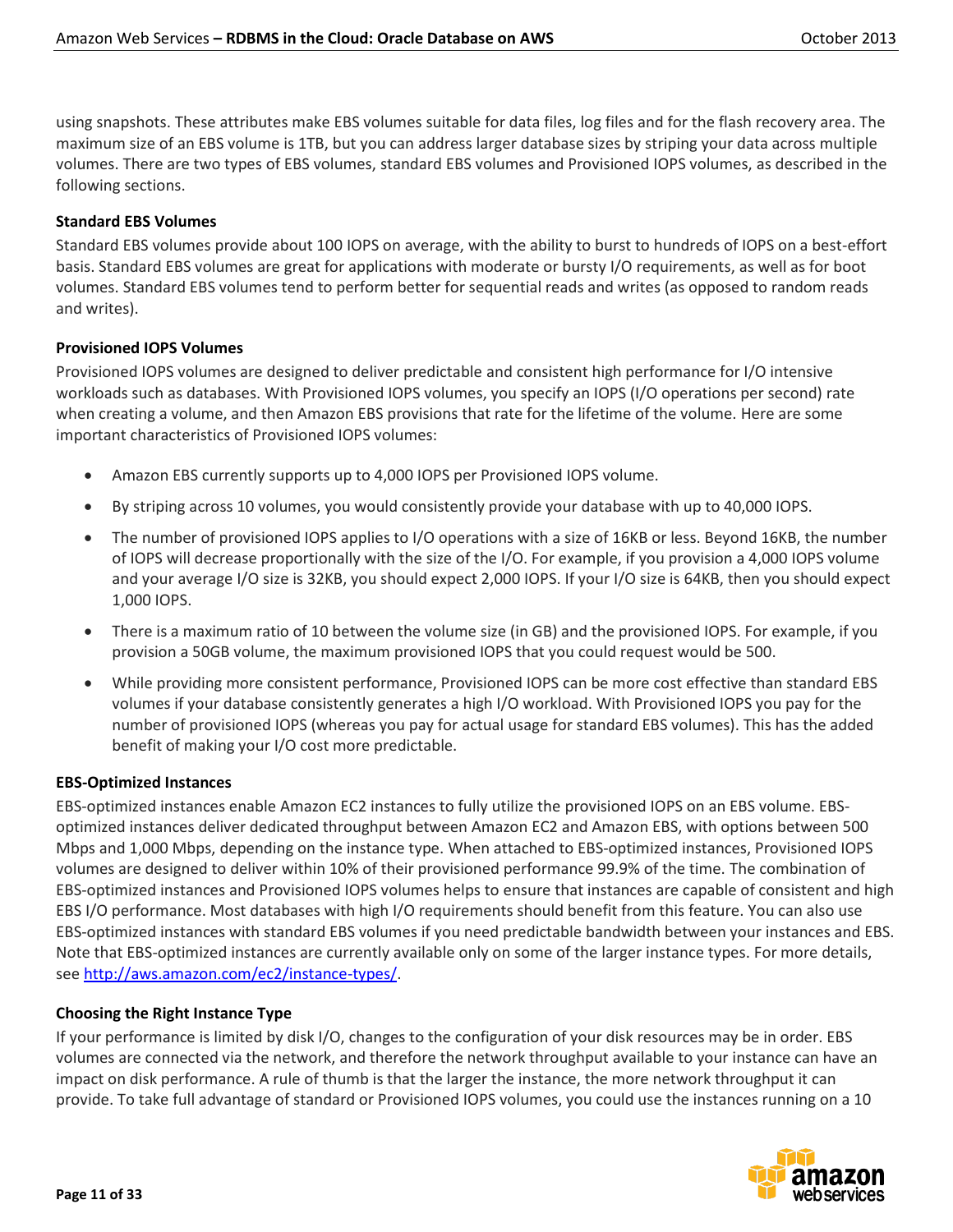Gigabit network, such as the Cluster Compute, High Memory Cluster and High I/O Instances, or choose the EBSoptimized instances described in the previous section. An increase in network throughput can have a significant impact on network-attached storage performance, so be sure to choose the appropriate instance type.

## **Spreading the I/O Activity on Several EBS Volumes**

To scale up random I/O performance, you can increase the number of EBS volumes your data resides on, for example by using 8 x 100GB EBS volumes instead of 1 x 800GB EBS volume. Aggregating multiple EBS volumes increases the total IOPS of the logical volume. EBS volumes can be aggregated using different techniques like Linux software RAID, Logical Volume Manager (LVM) or Oracle Automatic Storage Management (ASM).

A single standard EBS volume can provide an average of approximately 100 IOPS, and single instances with arrays of 10+ attached EBS disks can average 1,000 IOPS. Provisioned IOPS offer an easier and more predictable way to provide your database with high I/O. You can stripe two or more volumes together in order to reach multiple thousands of IOPS By striping across 10 Provisioned IOPS volumes on EBS-optimized instances, you could provide your database with storage volumes capable of up to 20,000 IOPS.

However, remember that utilizing striping techniques generally reduces the operational durability of the logical volume by a degree inversely proportional to the number of EBS volumes in the stripe set. EBS volume data is natively replicated, so using RAID 0 (striping) might provide you with sufficient redundancy and availability. You could use RAID 10 (striping and mirroring) instead of RAID 0 to improve the availability of your aggregate, but in most cases using RAID 10 will decrease your I/O performance compared to RAID 0. The choice between RAID 0 and RAID 10 will depend on your availability requirements and on the number of volumes of your aggregate. At any rate, you should take snapshots of your EBS volumes as often as possible.

Data, logs, and temporary files will benefit from being stored on independent EBS volumes or volume aggregates because they present different I/O patterns. In order to take advantage of additional EBS volumes, be sure to evaluate the network load to help ensure that your instance size is sufficient to provide the network bandwidth required.

## **Oracle ASM on Amazon EBS**

Oracle Automatic Storage Management (ASM) is an integrated, high-performance file system and disk manager designed specifically for Oracle databases. Compared to other file systems, ASM presents several advantages specifically for Oracle databases:

- Chunks of data are distributed across all available logical disks in a disk group, thereby removing potential performance "hot-spots".
- ASM does not perform any I/O itself and does no read-ahead (like file systems) to push data in cache that is never used by the database.
- No intensive tuning, such as setting fragment sizes and file system journals is required.
- No journal is required for consistency because Oracle redo logs already cover this function.
- Adding or removing storage is very easy. After adding storage, ASM automatically rebalances the volumes so they will all be utilized equally. This increases performance and is particularly in an environment like AWS where you can provision new EBS volumes on-demand.

Oracle ASM disk groups provide three types of redundancy: normal, high, and external. With normal and high redundancy, files are replicated within the disk group. With external redundancy, ASM does not provide any redundancy for the disk group. When setting up ASM for a group of volumes, we recommend using external redundancy since

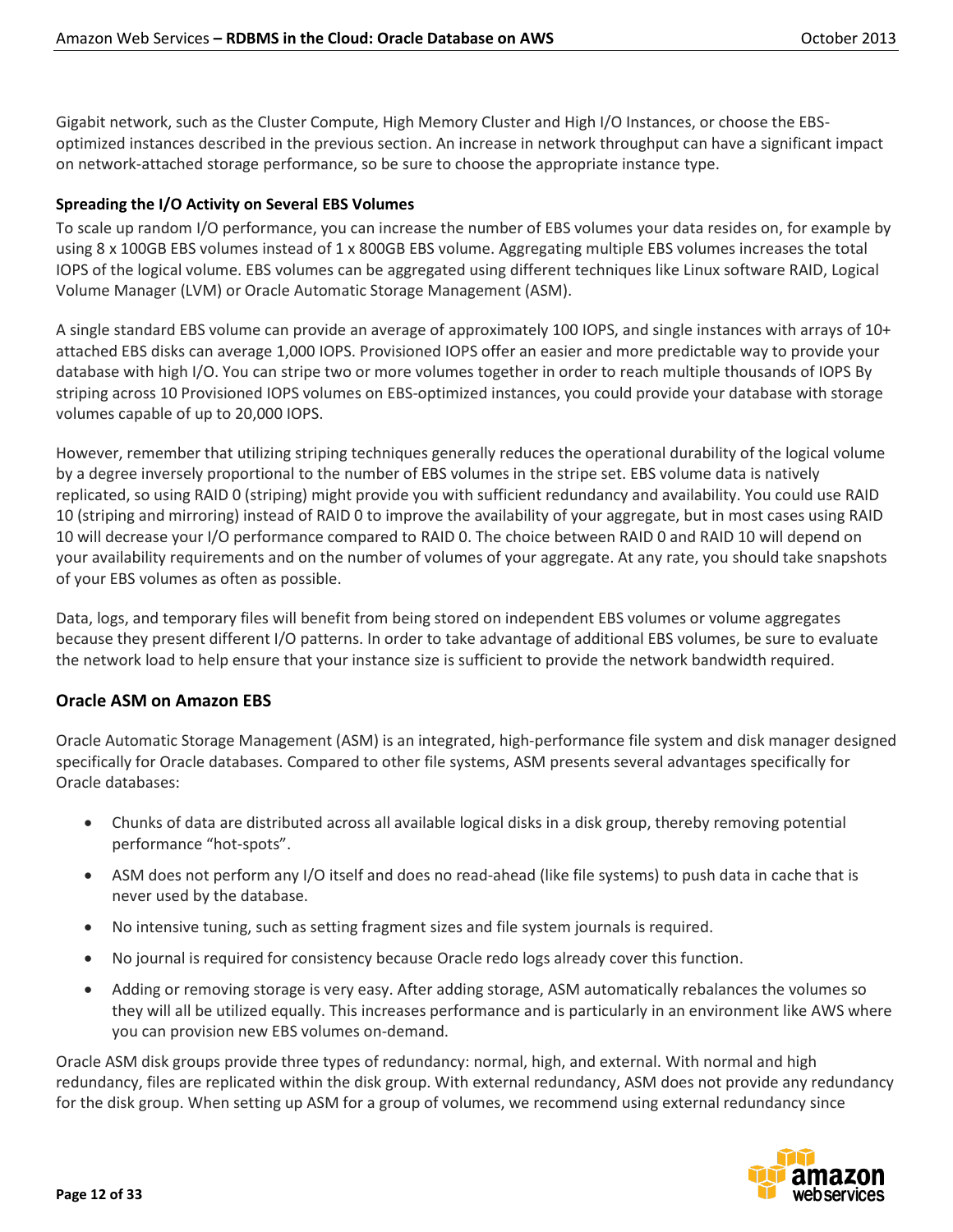Amazon EBS volumes are already redundant within an Availability Zone. Oracle ASM best practices, like using different disk groups for data and log files, work and recovery areas, also apply in Amazon EBS.

## **High I/O and Cluster High Memory Instances**

For high I/O workloads, an alternative to Provisioned IOPS volumes is to use High I/O instances, which contain SSD drives as internal storage and address the most demanding database workloads. The High I/O Quadruple Extra Large instance can provide up to 120,000 random read IOPS and 85,000 random write IOPS. The High Memory Cluster Eight Extra Large Instance offers 244 GB of memory in addition to 240 GB of local SSD storage. Note however that this SSD storage is internal to the instance and will be lost if the instance is stopped or if the underlying hardware fails. When using this type of storage for databases, you should make sure that you have a solid strategy to avoid loss of data, for example by frequently backing up your data to Amazon S3. In addition to storage performance, High I/O and High Memory Cluster Instances also have very high I/O performance via 10 Gigabit Ethernet, which allows for increased EBS performance.

## **Reducing I/O with Oracle Advanced Compression**

Since 11g Oracle provides an option called Advanced Compression. It allows for compressing structured data (numbers, characters) as well as unstructured data (documents, spreadsheets, XML and other files). Using advanced compression can result in up to 2 to 4x disk space savings. It will also result in less disk writes, and faster full scan and range scan operations as compressed rows can be retrieved with less disk I/O. Memory will also be more effectively utilized as the blocks will remain compressed in memory. However, there is a trade-off. Using advanced compression will reduce I/O and storage footprint, but the compression and decompression activities may cause some performance overhead for some workloads.

## **Benchmarking**

As described previously, Amazon EC2 offers many options to optimize and tune your I/O subsystem. We encourage you to benchmark your actual application on several instance types and storage configurations in order to select the most appropriate configuration. For example, you could use the Oracle benchmarking tool Orion (Oracle I/O Numbers), an Oracle I/O calibration tool, which mimics the type of I/O performed by Oracle databases and allows you to measure I/O performance for storage systems.

## **Caching**

Whether using Oracle on Amazon EC2 or Amazon RDS, Oracle users confronted with heavy workloads should look into reducing this load by caching data so that the web and application servers do not have to repeatedly access the database. There are several tools (including tools from Oracle) that can address your caching needs:

- **Memcached:** An open-source, high-performance, distributed memory object caching system. It is an in-memory key-value store for small chunks of arbitrary data (strings, objects) such as results of database calls. Memcached is widely adopted and mostly used to speed up dynamic web applications by alleviating database load.
- **Amazon ElastiCache:** A web service that makes it easy to deploy, operate, and scale an in-memory cache in the cloud. The service improves the performance of web applications by allowing you to retrieve information from a fast, managed, in-memory caching system, instead of relying entirely on slower disk-based databases. ElastiCache is protocol-compliant with Memcached, so code, applications, and popular tools that you use today with existing Memcached environments will work seamlessly with the service. ElastiCache simplifies and offloads the management, monitoring, and operation of a Memcached environment, enabling you to focus on the differentiating parts of your applications.

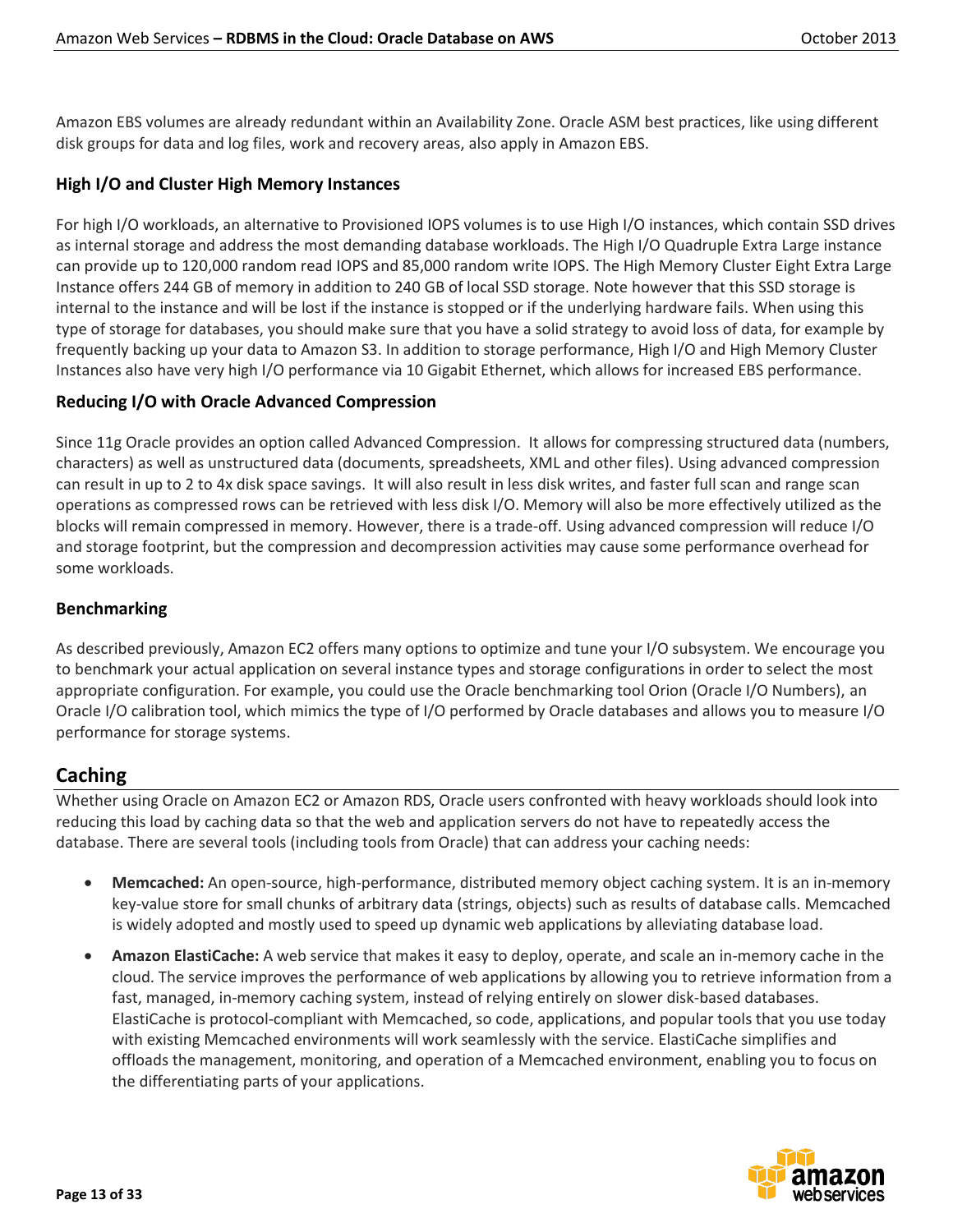- **Oracle In-Memory Database Cache:** A cache built using Oracle TimesTen In-Memory Database that can be deployed in the application tier as an in-memory cache database. Applications perform read/write operations on the cache tables using SQL and PL/SQL with automatic persistence, transactional consistency, and data synchronization with the underlying Oracle database. The writes on the cache can be synchronously or asynchronously replicated to the database.
- **Oracle Coherence:** A highly scalable and [fault-tolerant](http://en.wikipedia.org/wiki/Fault-tolerant_computer_system) distributed cache engine. It's an in-memory data grid designed to improve reliability, scalability and performance. You can provision and configure a Coherence cluster that caches data, and automatically and transparently fails over and redistributes its data management services when a server becomes inoperative or is disconnected from the network.

## **Database Replicas**

A technique to provide higher performance is to spread the database query load across multiple instances. This technique is often referred to as *scaling out* or *horizontal scalability*.

## **Creating Read Replicas in Amazon RDS**

Amazon RDS currently does not support read-replicas for Oracle. To increase your database throughput, you can scale vertically (use larger instance types). Alternatively you can also "shard" your database (create horizontal partitions of your database across multiple Amazon RDS instances). Data could be shared based on real-world criteria (such as product type and customer geography) or it could be spread across multiple shards using a hashing algorithm.

## **Creating Read Replicas in Amazon EC2**

Oracle Active Data Guard is an Oracle Database add-on, which allows you to set up standby databases that can be open for read-only requests, while continuing to archive transactions from the primary database. The standby databases can be used as read replicas of your primary database. The replication between the primary and the standby databases can be configured to be synchronous. This allows you to scale your database layer horizontally by adding read replicas and to offload read-only queries from the primary database. This setup is often valuable because most applications generate more reads to the database than writes. Also, read-heavy clients like business intelligence applications can be executed against a standby instance, with no impact on the primary production database.

You can use Oracle Active Data Guard to build an elastic database infrastructure. By monitoring the usage of the primary database with Amazon CloudWatch, you can receive notifications indicating that a heavy load threshold has been met or exceeded. In this situation, you can create on-demand new standby databases to lower the load on the primary. Once this heavy usage period is over, standby instances and the resources they consume can be disposed.

**Note:** Oracle Active Data Guard is only available for Oracle Database Enterprise Edition, not for Standard Edition and Standard Edition One.

It is also possible to use active-active replication to boost performance. In this scenario, you create one or more database replicas that can be both written to and read from, in effect implementing a distributed database where all replicas are synchronized. These technologies are covered in the "High Availability" section.

Figure 2 shows Oracle Active Data Guard being used to create a scalable reader farm made of several read replicas.

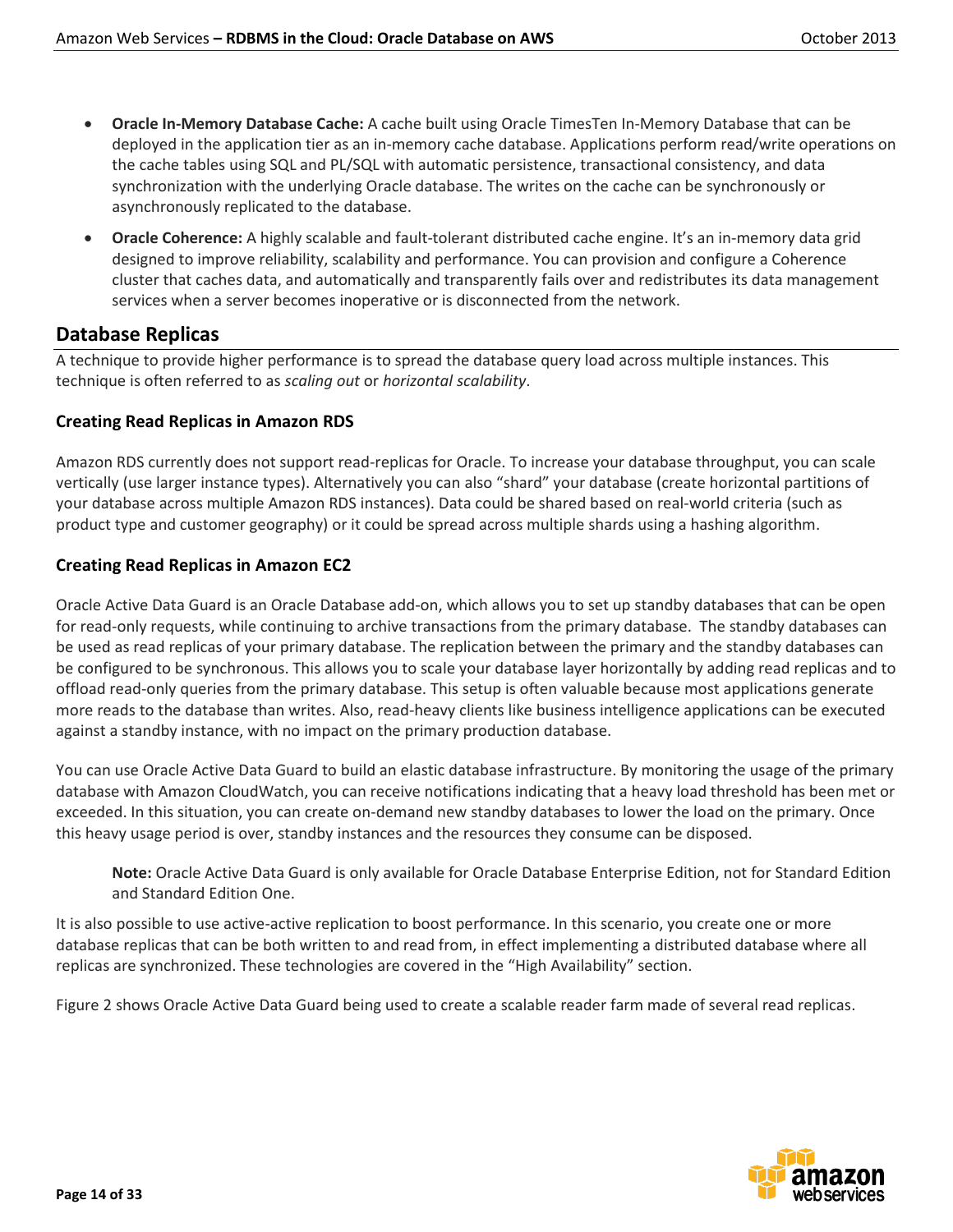

**Figure 2: Oracle Active Data Guard being used to create a scalable reader farm**

# **High Availability**

By combining the tools provided to you by Oracle and by AWS, you can build highly available databases that will be a solid foundation for your applications.

# **High Availability Features in AWS**

AWS provides you with several features to build highly durable and highly available database solutions. The following table describes some of the features and scope.

| <b>Scope</b>   | <b>High Availability Features</b>                                                                                                                                                                                                                                                                                                                                                                                                                                                                                                                      |
|----------------|--------------------------------------------------------------------------------------------------------------------------------------------------------------------------------------------------------------------------------------------------------------------------------------------------------------------------------------------------------------------------------------------------------------------------------------------------------------------------------------------------------------------------------------------------------|
| <b>Storage</b> | Amazon EBS volumes are highly durable, high-performance, network-attached block<br>device resources. These virtual disks can be attached to your instances, and can persist<br>when instances are stopped or terminated, thus providing highly durable storage for<br>databases. Each storage volume is automatically replicated within the same<br>Availability Zone, which prevents data loss due to failure of any single hardware<br>component. It is very important however to take regular snapshots of your EBS<br>volumes for several reasons: |

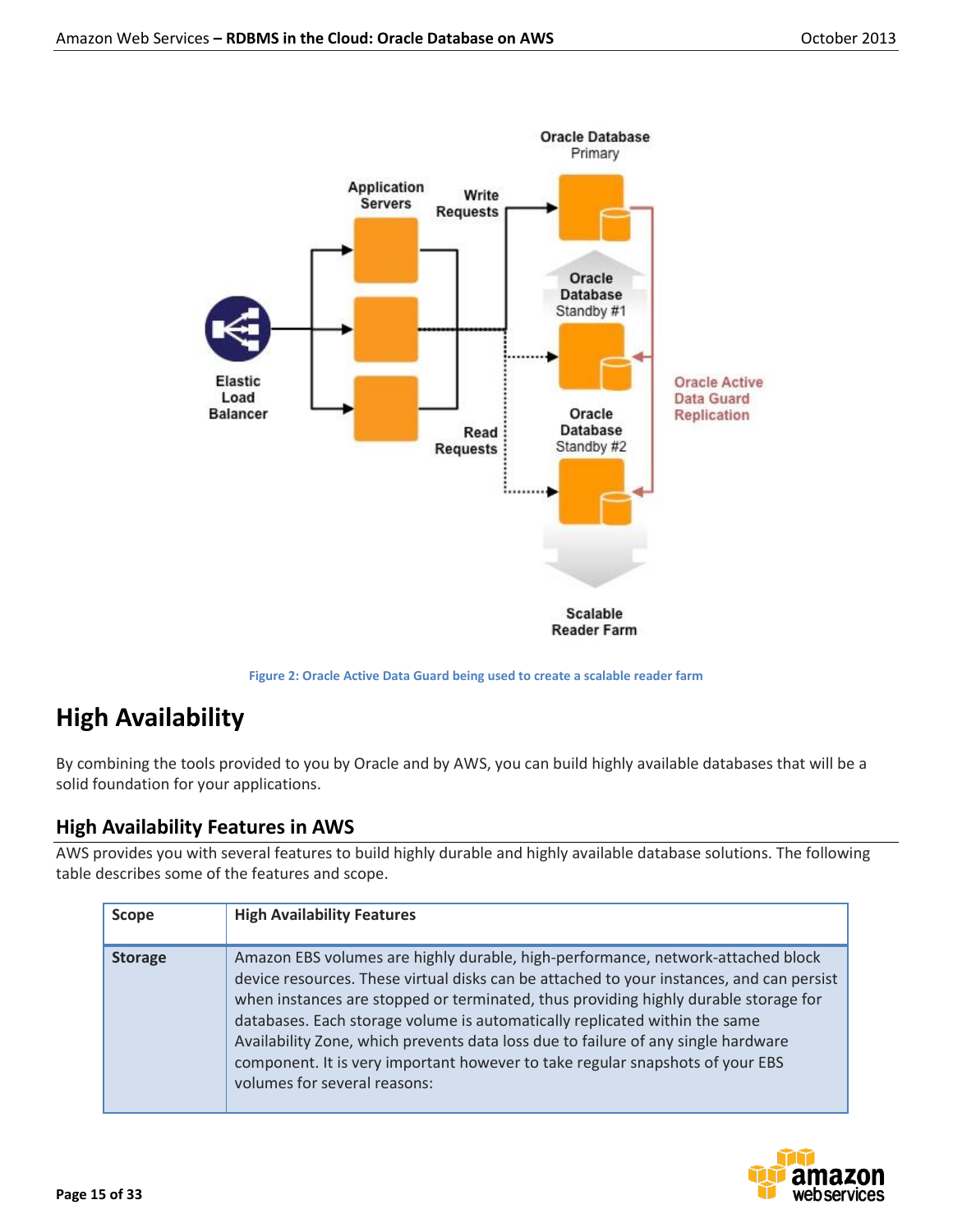|                 | Snapshots are the easiest way to back up the data contained in your EBS<br>volumes and Amazon RDS databases.<br>EBS volumes that operate with 20GB or less of modified data since their most<br>$\bullet$<br>recent Amazon EBS snapshot can expect an annual failure rate (AFR) of<br>between 0.1% and 0.5%. EBS volumes with no snapshots, or modifications<br>greater than 20GB since their last snapshot was taken, will be less durable.<br>EBS volumes are contained within a given Availability Zone. The snapshots are<br>stored in Amazon S3 and are designed to survive the concurrent loss of data in<br>two facilities. In the unlikely event of the failure of a full Availability Zone, you<br>would be able to create new volumes from your most recent snapshots. |  |
|-----------------|----------------------------------------------------------------------------------------------------------------------------------------------------------------------------------------------------------------------------------------------------------------------------------------------------------------------------------------------------------------------------------------------------------------------------------------------------------------------------------------------------------------------------------------------------------------------------------------------------------------------------------------------------------------------------------------------------------------------------------------------------------------------------------|--|
| <b>Backup</b>   | EBS snapshots and Amazon RDS backups are stored in Amazon S3, which is designed to<br>provide 99.999999999% durability, and can sustain the loss of a full Availability Zone.<br>Backups are discussed more in the "Backup and Restore" section.                                                                                                                                                                                                                                                                                                                                                                                                                                                                                                                                 |  |
| <b>Instance</b> | You can detach volumes and re-attach to new instances of Amazon EC2 servers in the<br>event of an instance failure. You can also quickly start new instances.                                                                                                                                                                                                                                                                                                                                                                                                                                                                                                                                                                                                                    |  |
| <b>Region</b>   | You can create zone independence by utilizing multiple Availability Zones. Availability<br>Zones are distinct locations that are engineered to be insulated from failures in other<br>Availability Zones.                                                                                                                                                                                                                                                                                                                                                                                                                                                                                                                                                                        |  |
| Global          | Since AWS is global, you can implement disaster recovery architectures spanning<br>multiple regions.                                                                                                                                                                                                                                                                                                                                                                                                                                                                                                                                                                                                                                                                             |  |
| <b>System</b>   | The Amazon EC2 API control layer design supports redundancy and fault tolerance.<br>The Amazon EC2 API has a 99.95% Annual Uptime Percentage SLA.                                                                                                                                                                                                                                                                                                                                                                                                                                                                                                                                                                                                                                |  |

## **High Availability Features in Oracle**

The Oracle database engine provides a variety of features to enhance the availability of your databases.

The following features can be used both in Amazon RDS and in Amazon EC2:

- Oracle Flashback technologies enable reversing human errors by selectively and efficiently undoing the effects of a mistake. Amazon RDS and Amazon EC2 supports multiple types of data recovery:
	- $\circ$  Flashback Table recovers tables to a specific point-in-time, which can be helpful when a logical corruption is limited to one or a set of tables instead of the entire database.
	- $\circ$  Flashback Transaction Query allows you to see all the changes made by a specific transaction.
	- o Flashback Query lets you query any data at some point-in-time in the past.
- Total Recall is based on the Flashback feature and allows users to query data "AS OF" an earlier time in the past. This allows companies to "archive" data for auditing and regulatory compliance. The main difference between

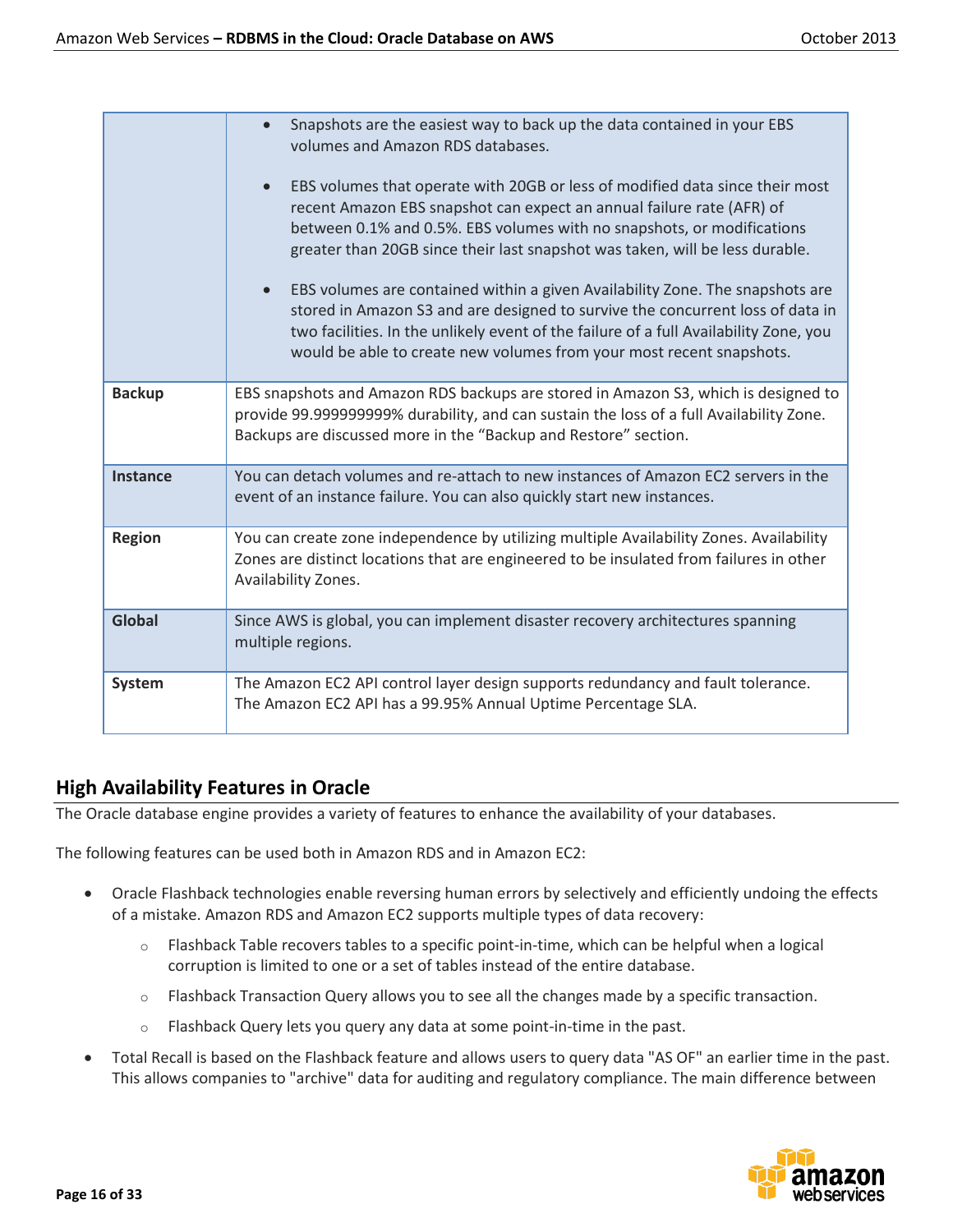Flashback and Total Recall is that with Total Recall data will be permanently stored in an archive tablespace and will only age out after a user-defined retention time.

In addition, the following features can be used if you run your Oracle database on Amazon EC2:

- In addition to the Flashback capabilities described in the previous list, the following additional Flashback features are also available:
	- o Flashback Drop recovers an accidentally dropped table.
	- $\circ$  Flashback Transaction lets you undo the effects of a single transaction.
	- o Using Flashback Database, you can restore the entire database to a specific point-in-time, using Oracleoptimized flashback logs (without using a backup). Amazon RDS has similar functionality with point-intime restore.
- Online Data Reorganization and Definition offers you the flexibility to modify table physical attributes and transform both data and table structure while allowing users full access to the database. For example, you can move a table to a different tablespace, partition it, add or drop a column, and create and rebuild indexes, while the table remains open for read and write operations.
- Transportable Tablespaces is a feature that allows you to quickly move a user tablespace across Oracle databases. It can help you reduce database upgrade time by moving all user tablespaces from a database running an earlier software release to an empty destination database running a current software release.
- Edition-based Redefinition allows you to achieve online applications upgrades. Code changes are installed in the privacy of a new edition. Data changes are made safely by writing only to new columns or new tables not seen by the old edition. An "editioning" view exposes a different projection of a table into each edition to allow each to see just its own columns. A cross-edition trigger propagates data changes made by the old edition into the new edition's columns, or vice-versa.

In addition to these engine features, you should design an architecture that protects you against hardware failures, datacenter problems, and disasters by using replication technologies. We will review how to set up Oracle replication in the following sections.

## **High Availability Architecture in Amazon RDS**

Amazon RDS makes it easy to create a high availability architecture. First, Amazon RDS will automatically replace the compute instance powering your deployment in the event of a hardware failure. Second, Amazon RDS supports Multi-AZ (Availability Zone) deployments, where a secondary Oracle database is provisioned in a different Availability Zone within the same region. This architecture allows the database to survive the failure of the database instance, network and storage, or even of the Availability Zone. The rest of the infrastructure, including application and web servers, should also be deployed in at least two Availability Zones to make sure that your applications continue to operate in the event of a failure of an Availability Zone. In the design of your High Availability implementation, you can also take advantage of Elastic Load Balancing, which will automatically distribute the load across multiple Availability Zones if the instances attached to it (for example, web servers) are located in multiple Availability Zones. The replication between the two Oracle instances is synchronous, helping to ensure that all the data written to disk on the primary instance is replicated to the second instance. This feature is available for all editions of Oracle, including the ones that do not include Oracle Data Guard. This allows customers out-of-the-box high availability at a very competitive cost. Figure 3 shows an example of a high availability architecture in Amazon RDS.

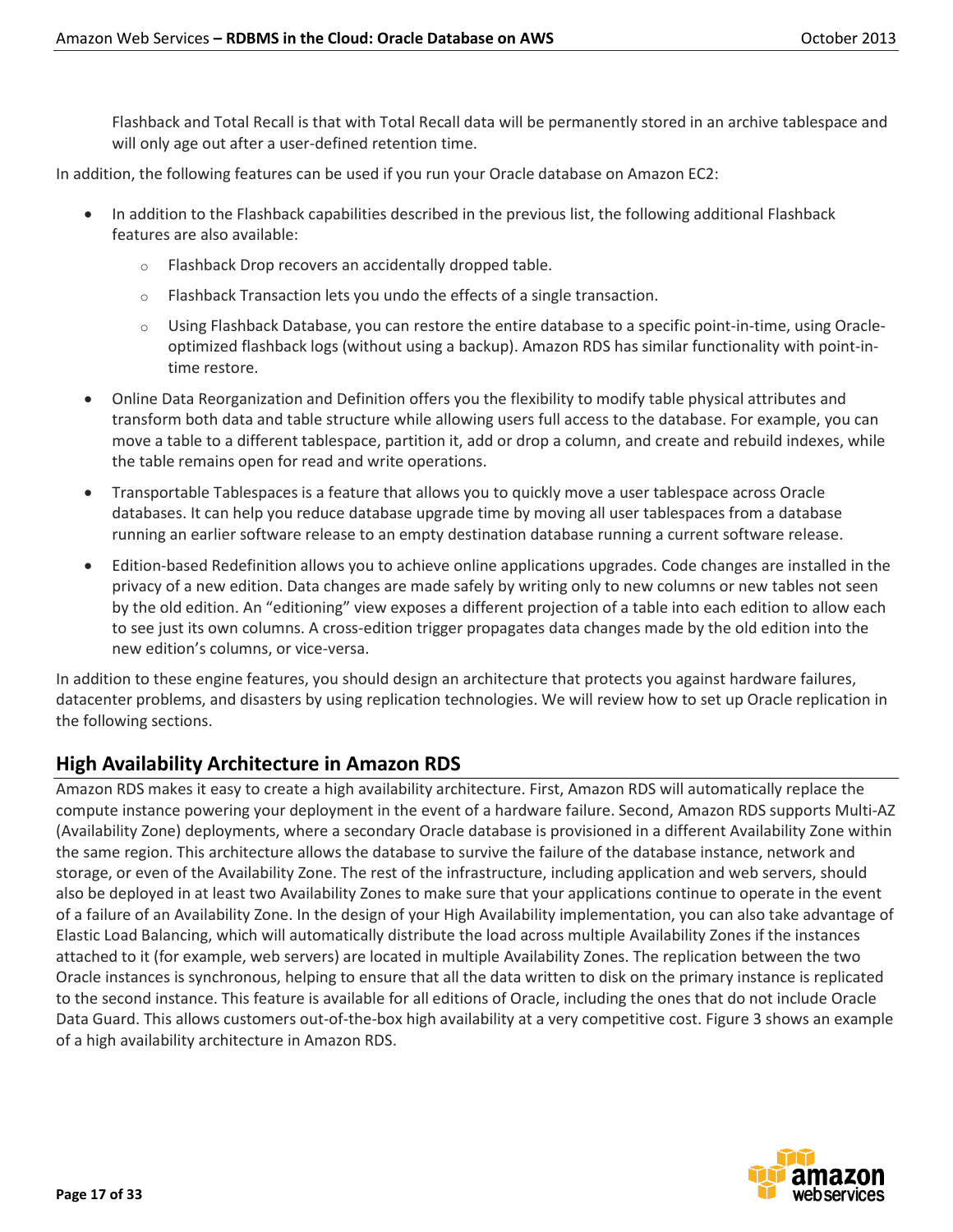

#### **Figure 3: High availability architecture in Amazon RDS**

A failover to the standby typically takes three minutes, and will occur in the event of any of the following:

- Loss of availability in primary Availability Zone
- Loss of network connectivity to primary
- Compute unit failure on primary
- Storage failure on primary
- Scaling of the compute class of your DB Instance up or down
- Software patching

To choose the Multi-AZ option, all you have to do is to enable it while creating the database. Figure 4 shows how it looks in the AWS Management Console.

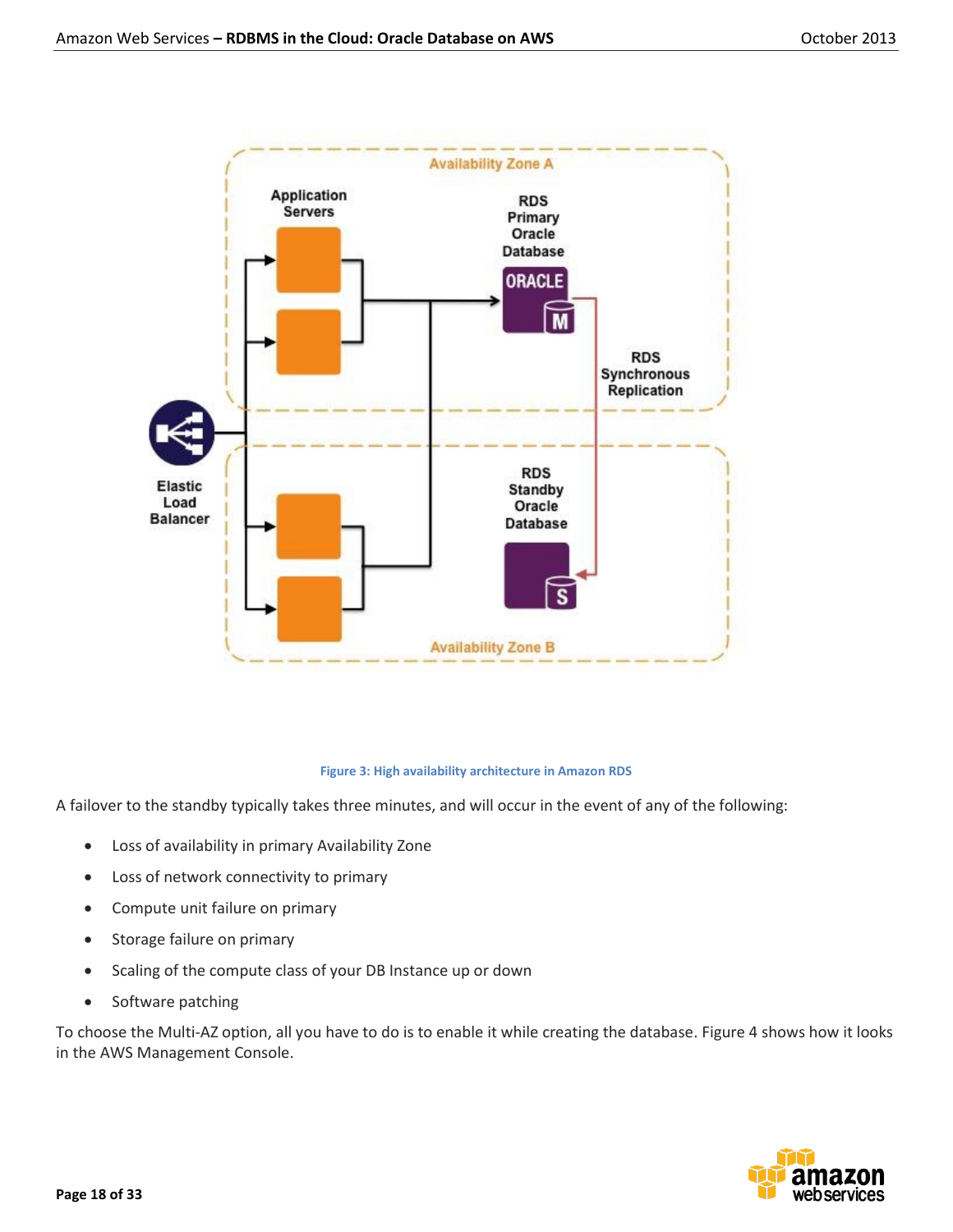| <b>ENGINE SELECTION</b><br><b>DB INSTANCE DETAILS</b>       | ADDITIONAL CONFIGURA         |  |
|-------------------------------------------------------------|------------------------------|--|
| To get started, choose a DB engine below and click Continue |                              |  |
| <b>DB Engine:</b>                                           | oracle-ee                    |  |
| <b>License Model:</b>                                       | Bring Your Own License       |  |
| <b>DB Engine Version:</b>                                   | Oracle 11.2.0.2.v5 (default) |  |
| <b>DB Instance Class:</b>                                   | db.m2.xlarge                 |  |
| <b>Multi-AZ Deployment:</b>                                 | Yes                          |  |
| <b>Auto Minor Version Upgrade:</b>                          | $O(Y_{PS} \cap N_O)$         |  |

#### **Figure 4: Multi-AZ Deployment option**

You can also convert an existing Oracle RDS database to the Multi-AZ mode.

Running Amazon RDS in Multi-AZ has additional benefits:

- The Amazon RDS daily backups are taken from the standby instance, which means that there is no I/O impact to your primary Amazon RDS instance.
- When the database engine needs to be upgraded (and if you enabled the automatic minor version upgrade), the patches are applied to the standby instance first. When complete, the standby is promoted to be the new primary. The availability impact is then limited to the failover time, resulting in a shorter maintenance window.

## **High Availability Architecture in Amazon EC2**

In a similar fashion to Amazon RDS Multi-AZ, you can increase the availability of your Oracle Database by provisioning a standby database, preferably in a different Availability Zone. If the primary database fails, you can then failover to the standby database, which then becomes the new primary. Oracle offers two related products to set up standby databases:

- Oracle Data Guard allows for setting up several standby databases. A standby database is a transactionally consistent copy of an Oracle production database that is initially created from a backup copy of the primary database. Once the standby database is created and configured, Oracle Data Guard automatically maintains the standby database by transmitting primary database redo data to the standby system, where the redo data is applied to the standby database. You can set up three kinds of standby databases with Oracle Data Guard:
	- o **Physical:** A physical standby database replicates the exact contents of its primary database. The data in the database will be exactly the same as the primary database.
	- o **Logical:** A Logical standby database converts the redo generated at the primary database into data and SQL and then re-applies those SQL transactions on the logical standby. Thus, physical structures and organization will be different from the primary database. Users can read from the logical standby databases while the changes are being applied and can even write to tables in the logical standby database that are not being maintained by the replication. However there are a number of unsupported objects that can make this mode unusable for some databases.
	- o **Snapshot:** A snapshot standby database receives and archives, but does not apply, redo data from a primary database, so it cannot be used for read replicas or for high availability.

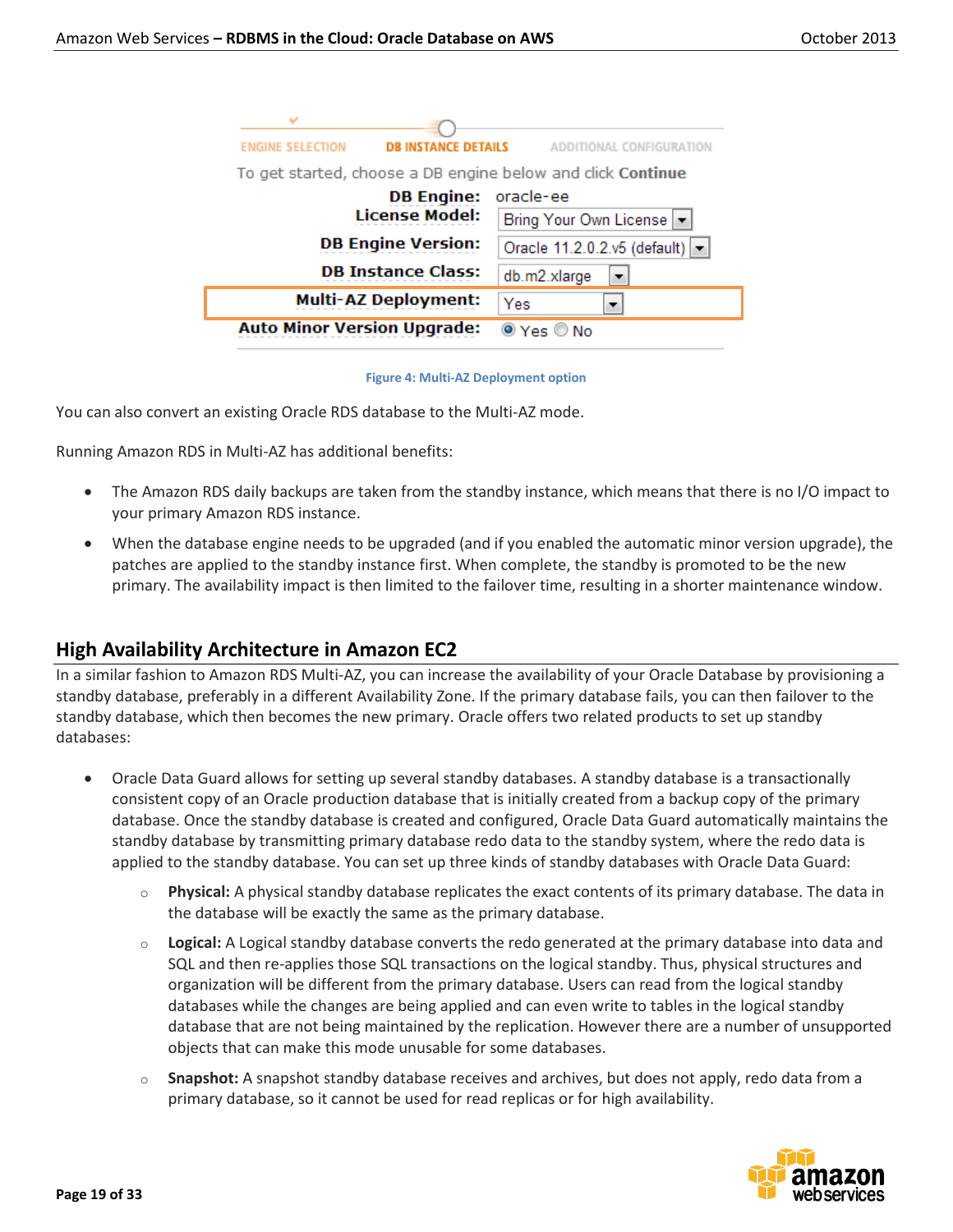Because of the limitations of the logical and snapshot standby databases, we will focus on physical standbys in this discussion.

Oracle Data Guard maintains the standby databases as transaction-consistent copies of the primary database, and the replication between the primary and the standby databases can be configured to be either synchronous or asynchronous. Oracle Data Guard has three protection modes that allow you to maximize protection, availability or performance. To take full advantage of the AWS environment, these instances should be placed in distinct Availability Zones. If the production database becomes unavailable, you can switch any standby database to become the new primary, which minimizes the downtime associated with the incident.

Oracle Data Guard does not support setting up read replicas because the physical standby database cannot be open for reads while, at the same time, archiving transactions from the primary database. Oracle Data Guard can function either in managed-recovery mode or in read-only mode, but not in both modes at the same time. Oracle Data Guard is meant for data protection, high availability and disaster recovery.

 Oracle Active Data Guard, which we described previously in the "Creating Read Replicas in Amazon EC2" section, is an option built upon Oracle Data Guard that allows for the setup of read replicas. In addition to the functionality described previously, Oracle Active Data Guard enables read-only access to the standby databases while at the same time being kept up-to-date by archiving transactions from the primary database. This allows you to run read queries and reports on the standby instances, and to perform your backups from a standby instance.

Both Oracle Data Guard and Oracle Active Data Guard are often used as the foundation of highly available Oracle environments, allowing you to set up one or several slave databases to which the primary database can failover in the event of a failure or a disaster. Figure 5 shows an example of this architecture.

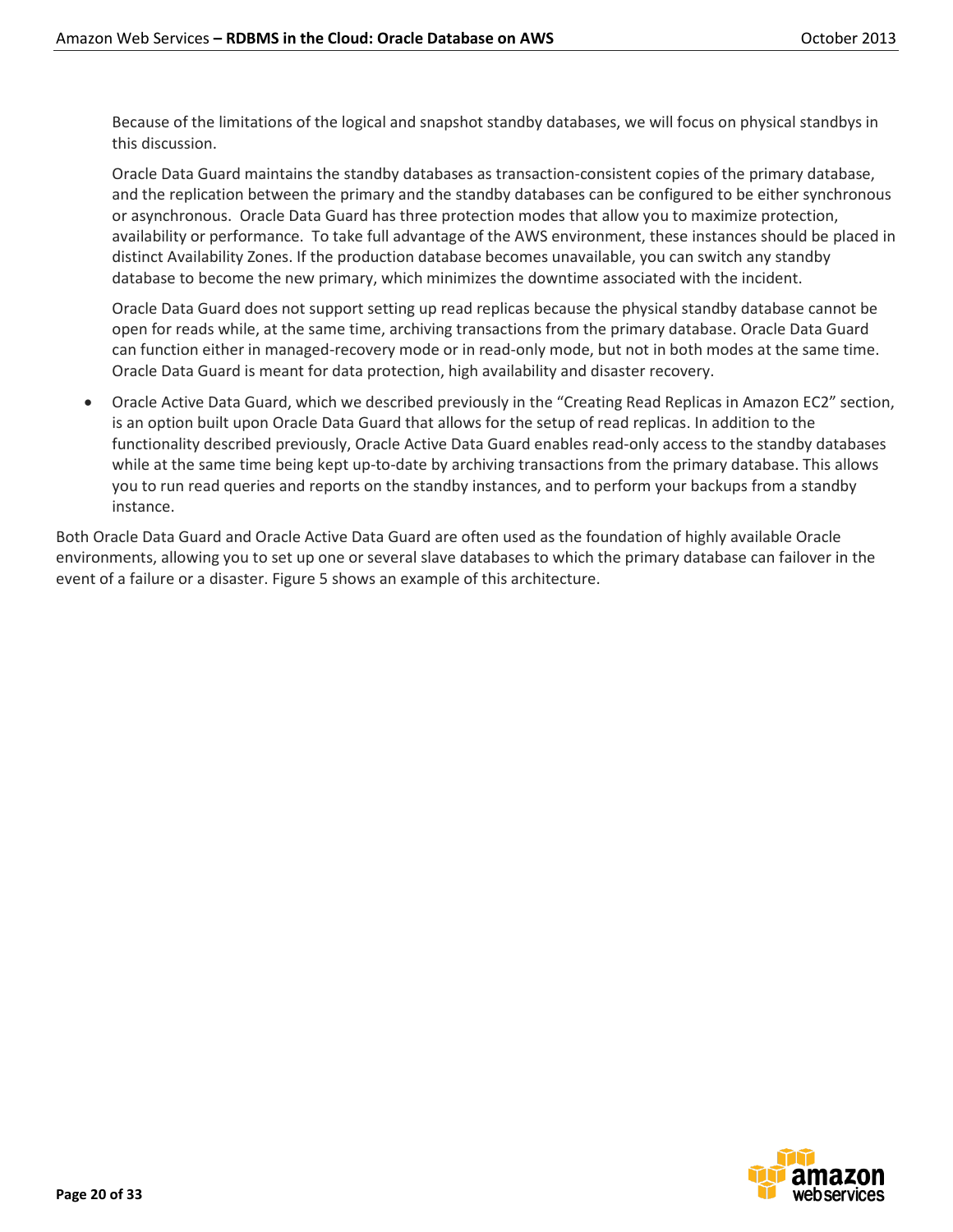



### **Third-Party High Availability Tools**

Besides Oracle Data Guard, there are other third-party tools that you can use to set up a highly available database on Amazon EC2. For example, Dbvisit Standby can be used to create and managed Oracle standby databases for Oracle standard and enterprise editions.

## **Replication**

Replication is the process of copying and maintaining database objects, such as tables, in multiple databases that make up a distributed database system. Changes applied at one database are captured and stored locally before being forwarded and applied at each of the remote databases. Replication uses distributed database technology to share data between multiple sites and the same data is available at multiple locations. Replication can increase availability of applications because alternate data access options are available. For example, the application can continue to function if parts of the distributed database are down as replicas of the data might still be accessible. In Amazon EC2, replication could be used to setup multiple copies of a database across multiple Availability Zones, or could be used as part of a disaster recovery strategy to replicate data across multiple AWS regions. While the primary focus of this section is high

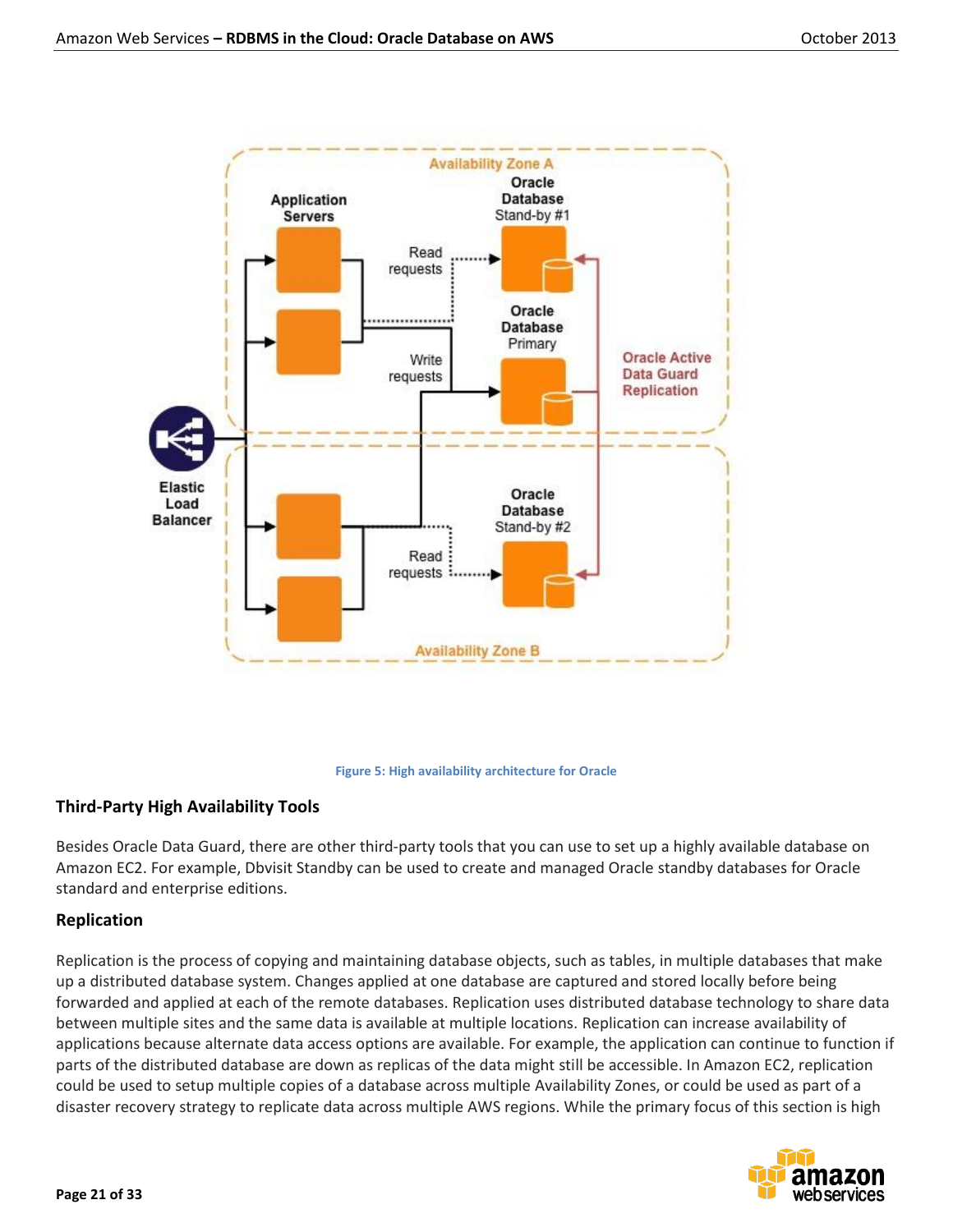availability, the replication technologies described in the following list can also be used to increase performance by spreading the workload across multiple databases:

Oracle Basic and Advanced Replication

Oracle Basic replication can replicate data, but cannot replicate other objects such as procedures and indexes. Replication is one-way and snapshot copies are read-only.

Oracle Advanced replication supports multi-master configuration and allows for data to be updated on any replicated instance. It allows data and other database objects, like indexes and procedures, to be replicated.

Oracle GoldenGate

Oracle GoldenGate is a high-performance software application for real-time transactional change data capture, transformation, and delivery. It includes log-based bidirectional data replication. It can help organizations eliminate the downtime caused by both unplanned and planned outages, and improve system performance and scalability. The software can be configured to minimize downtime during system upgrade, migration, and maintenance activities. It can also be used in the context of disaster recovery by creating and maintaining an immediate failover with up-to-the-minute data. It synchronizes data for distributed applications in real-time across geographies. For AWS, this could be Availability Zones within a region or across different regions.

Third-party replication solutions

Besides the Oracle tools mentioned previously, there are several third-party solutions which you can use to set up replication between several Oracle databases. Dbvisit Replicate and Quest SharePlex for Oracle are examples of third-party solutions.

# **Backup and Restore**

Depending on how you deployed your Oracle database, several backup strategies are available.

## **Backup and Restore on Amazon RDS**

One of the important benefits of Amazon RDS is that it automates the backup and recovery process, and also gives you the ability to take additional point-in-time snapshots. You do not need any backup and recovery expertise and can rely on AWS to perform these tasks for you.

## **Automated Backups**

When automated backups are turned on for your DB Instance, Amazon RDS automatically performs a full daily snapshot of your data (during your preferred backup window) and captures transaction logs as updates to your DB Instance are made. You can retain your automated database backups for up to 35 days. During the backup window, storage I/O may be suspended while your data is being backed up. This I/O suspension typically lasts a few minutes at most. This I/O suspension is avoided with Multi-AZ DB deployments, as in this case the backup is taken from the standby instance.

### **Automated Point-in-Time Recovery**

Being able to recover a database from a backup is critical, but can be complicated when you are running your database on your premises. The automated backup feature of Amazon RDS enables point-in-time recovery for your DB Instance through the AWS Management Console or with the API. Amazon RDS backs up your database logs, transaction logs, and store for a user-specified retention period. This allows you to restore your DB Instance to any point in time during your

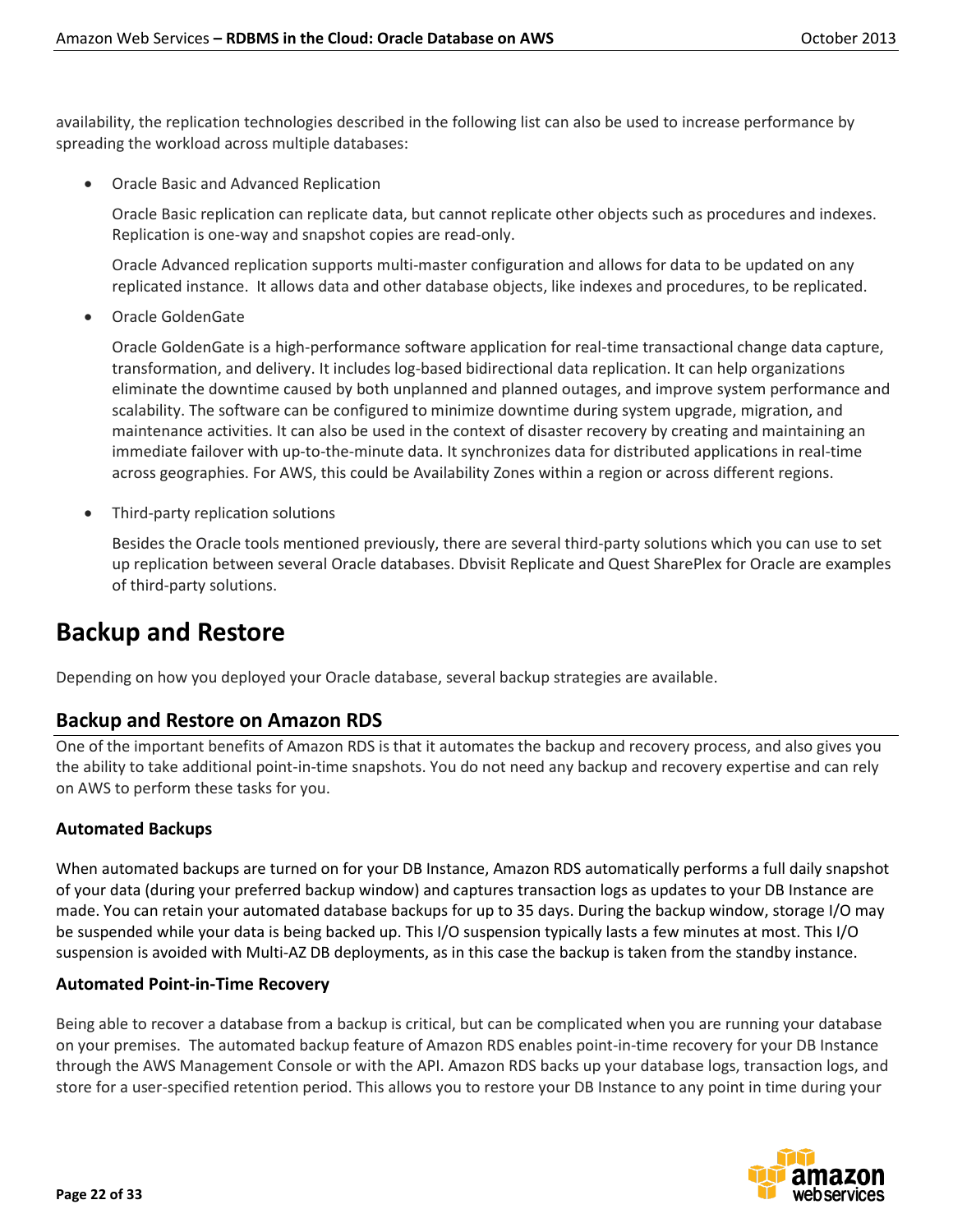retention period, up to the last five minutes. Your automatic backup retention period can be configured to up to 35 days.

### **Database Snapshots**

DB Snapshots are user-initiated backups of your DB Instance. These full database backups will be stored by Amazon RDS until you explicitly delete them. You can create a new DB Instance from a DB Snapshot whenever you want, for example to create a development or a test database identical to the production database or to upgrade your production database. Note that when you perform a restore operation to a point in time or from a DB Snapshot, a new DB Instance is created with a new endpoint.

## **Backup and Restore in Amazon EC2**

When you deploy an Oracle database on Amazon EC2 instances, you are responsible for database backups just like you would be if you deployed it on your premises.

## **Oracle Recovery Manager (RMAN)**

Oracle RMAN (Recovery Manager) is the backup and recovery manager tool provided by Oracle. It includes both command-line and graphical interfaces. Most Oracle users use Oracle RMAN to back up their database. AWS gives you several options as to where to store your backups.

### **Backup to Amazon S3**

Amazon Simple Storage Service (Amazon S3) is Amazon's storage cloud. It provides a simple web services interface that can be used to store and retrieve any amount of data, at any time, using authenticated web services requests. Amazon S3 has been designed for 99.999999999% durability, which makes it an excellent choice for a backup repository. Your Amazon S3 objects are redundantly stored on multiple devices across multiple Availability Zones in the Amazon S3 region where your database is running. Availability Zones are distinct locations within a region that are engineered to be isolated from failures in other Availability Zones, which means that your backups would still be available if a failure occurs in one of the Availability Zones of the region where the backups are stored. In addition to replicating the stored objects several times, Amazon S3 regularly verifies the integrity of data stored using checksums. If a corruption is detected, it is repaired using redundant data.

### **Backup to Amazon S3 using Oracle Secure Backup Cloud Module**

You can back up your Oracle database directly to Amazon S3 by using Oracle Secure Backup (OSB) Cloud Module, which is a Media Management Library (MML) for RMAN. OSB Cloud Module integrates with Oracle Enterprise Manager Database Control and Grid Control (which will be described later in the "Monitoring and Management" section), and with the RMAN CLI, which allows you to write customized RMAN scripts. OSB Cloud Module supports Oracle Database 9i Release 2 or higher, including Oracle Database 11g.

There are multiple advantages to using this feature when running your database on Amazon EC2:

- OSB Cloud Module Backups stored on Amazon S3 are easily accessible to your Amazon EC2 instances. The ability to have immediate access to your backups substantially reduces database restoration times.
- OSB allows you to encrypt backups to help provide data security, and you also benefit from RMAN compression capabilities.
- Using Amazon S3 means having a geo-redundant and highly durable storage service for database backups at a very affordable price.

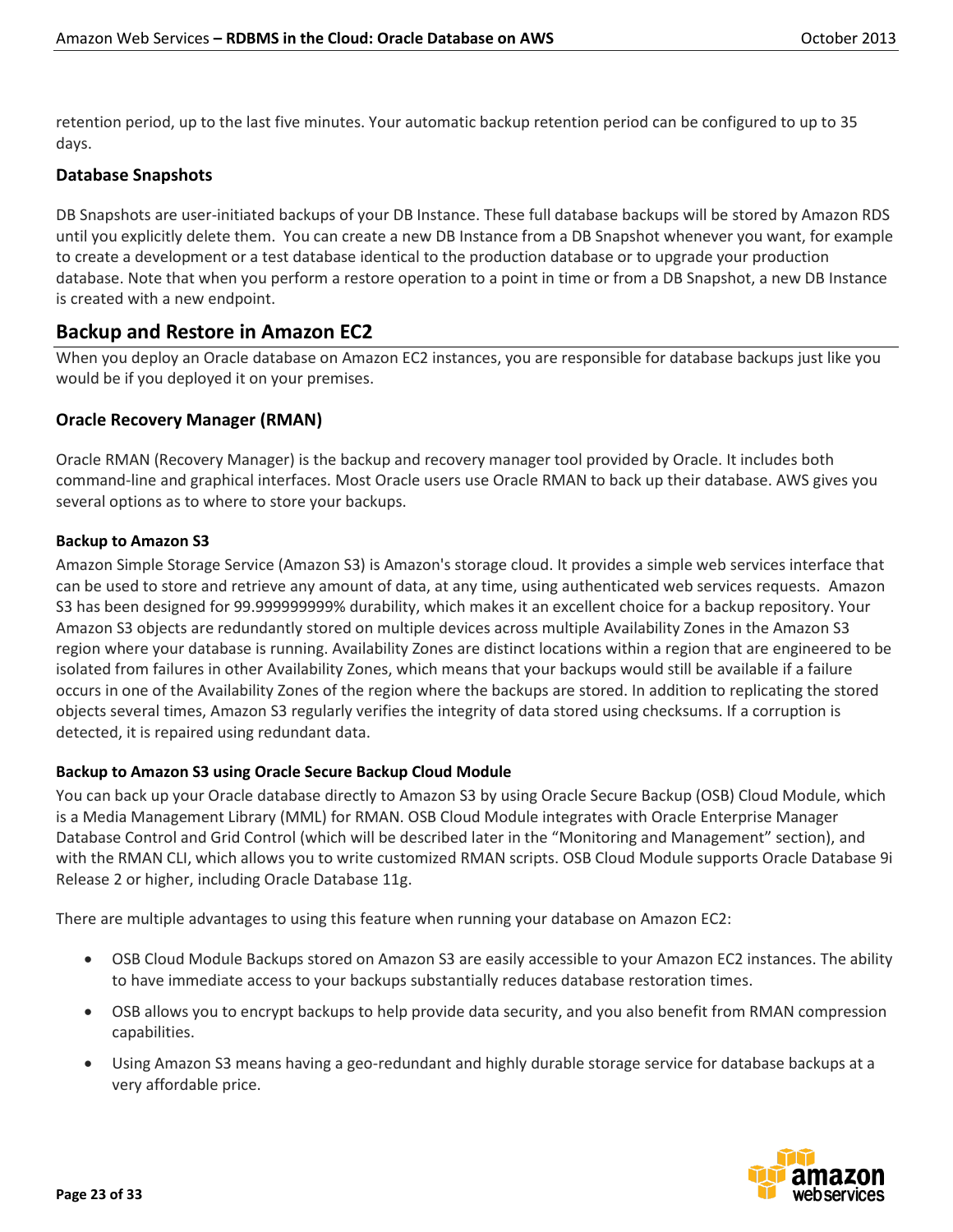You benefit from the virtually unlimited capacity of Amazon S3.

Note that the Oracle Amazon Machine Images provided by Oracle already includes the Oracle Secure Backup Cloud module install tool. If you used an AMI to provision your database, you can find the install tool in the/home/oracle/scripts/osbws directory. If not, you can download it from the Oracle Technology Network (OTN) website.

### **Backup to EBS Volumes**

As explained previously in the "Performance Management" section, Amazon EBS volumes are off-instance block devices that persist independently from the life of the instance, and can directly attach to your instances. Using RMAN to back up your database to EBS volumes is the closest thing to backing up to disk in an on-premise environment, and an alternative to using the Cloud Backup module described in the previous section. Another benefit is that once your backups to EBS volumes are done, you can create snapshots of your EBS volumes through the AWS Management Console, CLI or API. EBS volumes snapshots are stored in Amazon S3, which provides a highly durable and reliable repository for your data.

### **EBS Snapshots**

If your database is stored in EBS volumes, you can, in addition to RMAN backups, put your tablespaces in hot backup mode and take snapshots of the underlying Amazon EBS volumes. EBS snapshots can be done through the AWS Management Console, the CLI and the API.

### **Long-Term Archival in Amazon Glacier**

Amazon Glacier is an extremely low-cost storage service that provides highly secure and highly durable storage for data archiving and backup. Amazon Glacier is very similar to Amazon S3 and is also designed for 99.999999999% durability. Two key differences between Amazon S3 and Amazon Glacier are:

- Amazon Glacier has significantly lower storage costs than Amazon S3.
- Amazon Glacier is optimized for data that is infrequently accessed and for which retrieval times of several hours are suitable.

Amazon S3 and Amazon Glacier are integrated in such a way that you can store your backups in Amazon S3 and have them automatically moved to Amazon Glacier after a period of time that you specify for long-term archiving. You can also specify an expiration time that defines how long the backups will be kept in Amazon Glacier. For example, you could store each new database backup in Amazon S3 for 15 days (or any period of time during which you are most likely to use it to restore your database). You could then have the backups automatically moved to Amazon Glacier after 15 days, with an expiration time of 365 days, which would cause the backup to be removed from Amazon Glacier after a year. This would allow you to store your older backups at a minimal cost while being able to retrieve them within a few hours if needed.

# **Monitoring and Management**

Amazon RDS and Amazon EC2 provide several monitoring and management tools.

### **Amazon RDS Monitoring**

Amazon CloudWatch collects many Amazon RDS-specific metrics. You can look at these metrics using the graphical interface in the AWS Management Console, the command line (using the mon-get-stats command) or the API. In addition to the system-level metrics collected on Amazon EC2 instances (such as CPU usage, disk and network I/O), the

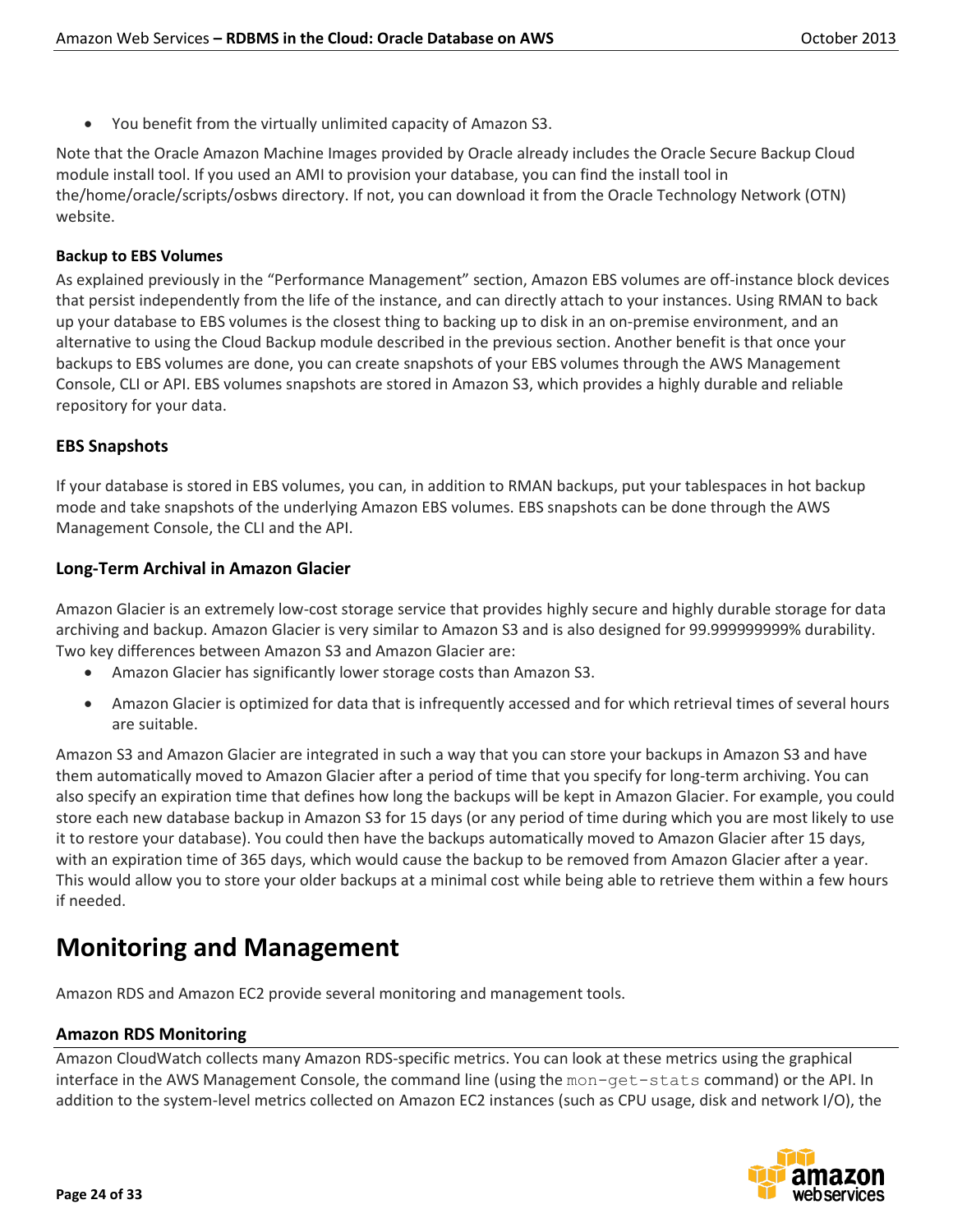Amazon RDS metrics include many database-specific metrics, such as database connections, free storage space, read and write I/O per second, read and write latency, read and write throughput, and available RAM. For a full list of Amazon RDS metrics, see the CloudWatch documentation at

[http://docs.amazonwebservices.com/AmazonCloudWatch/latest/DeveloperGuide/CW\\_Support\\_For\\_AWS.html#rds](http://docs.amazonwebservices.com/AmazonCloudWatch/latest/DeveloperGuide/CW_Support_For_AWS.html#rds-metricscollected)[metricscollected.](http://docs.amazonwebservices.com/AmazonCloudWatch/latest/DeveloperGuide/CW_Support_For_AWS.html#rds-metricscollected) We also wrote an Amazon RDS monitoring guide, available a[t http://aws.amazon.com/articles/2934.](http://aws.amazon.com/articles/2934)

In addition, you can use Oracle Enterprise Manager 11g Database Control (OEM) when you enable the OEM Database Control option for your DB Instance, which can be done in the AWS Management Console or with the API. For example, if you chose the default OEM port 1158 (and configured the database security group to allow this traffic to get through the firewall), you would be able to access OEM through https://<your-RDS-CNAME>:1158/em to manage and monitor your database.

## **Amazon RDS Built-in Management Features**

In addition to the management features that we already reviewed, such as automated backup and recovery, DB snapshots, automated storage management, push-button scaling and replication, Amazon RDS manages several other tasks:

- **Automatic host replacement:** Amazon RDS will automatically replace the compute instance powering your deployment in the event of a hardware failure.
- **Automatic minor version upgrade:** Amazon RDS will keep your database software up to date. The patching activity will occur during the weekly, 30-minute maintenance window that you specify when you provision your database (and that you can alter at any time). Such patching occurs infrequently, typically every few months. Your database will become unavailable during part of your maintenance window. You can disable this capability if you prefer to apply the database patches yourself. You can also minimize the downtime associated to automatic patching if you run in Multi-AZ mode. In this case, the maintenance is performed on the standby. When it is complete, the standby is promoted to primary. The maintenance is then performed on the old primary, which becomes the standby.
- **Pre-configured parameters:** Amazon RDS chooses an optimal configuration for your Oracle database configuration parameters, based on the size of your database and of the instance that you selected. These parameters are stored in a DB Parameter Group. You can choose your own parameters by creating custom DB Parameter Groups.

## **Amazon RDS Database Administration**

In order to provide you with a secure and stable managed database experience, Amazon RDS does not provide shell access to DB Instances, and it restricts access to certain system procedures and tables that require advanced privileges.

Managing users, roles and privileges in Amazon RDS Oracle instances works almost the same way as in self-managed Oracle instances. Oracle commands, such as create user, rename user, grant, revoke and set password, work as they do in Amazon EC2 (or on-premise) databases. The master user has the DBA role. One difference is that the master user cannot run the following statements in Amazon RDS:

- Alter database
- Alter system
- Create any directory

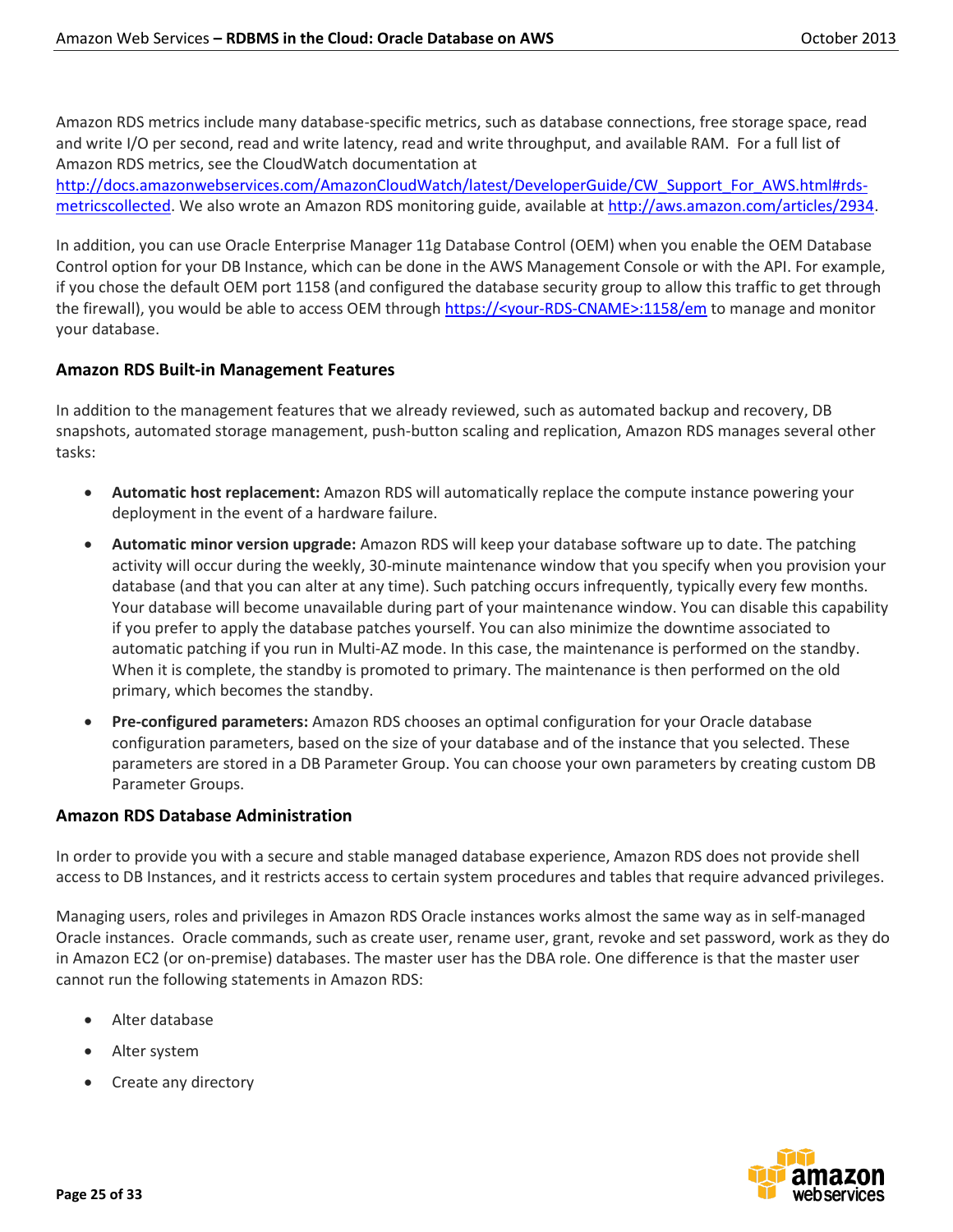- Drop any directory
- Grant the "any privilege" privilege (the master user can grant privileges, just not the "any privilege" privilege)
- Grant any role

Instead, Amazon RDS provides wrapper procedures for many common DBA tasks that require advanced privileges, including:

- Setting the time zone of the database
- Managing tablespaces
- Flushing the shared pool or the buffer cache
- Switching online log files
- Checkpointing the database
- Managing the redo logs
- Accessing the alert and listener logs
- Managing tracefiles
- Killing a session

For an exhaustive list of all the administrative commands that you can run in Amazon RDS, see the Amazon RDS documentation at

<http://docs.amazonwebservices.com/AmazonRDS/latest/UserGuide/Appendix.Oracle.CommonDBATasks.html>

## **Monitoring and Management in Amazon EC2**

Oracle provides the several monitoring tools. Oracle Enterprise Manager Database Control allows you to monitor and manage your databases individually. For managing many databases running in Amazon EC2, you could use Oracle Enterprise Manager Grid Control. Both tools allow you to detect and get notified of impending database problems in a timely manner. Using the Diagnostics and Tuning packs, you can identify root causes of various issues with the database (such as hanging sessions and long running queries) as well as get recommendations on optimizing and tuning database performance.

Amazon CloudWatch is an AWS instance monitoring service that provides detailed CPU, disk, and network utilization metrics for each Amazon EC2 instance and EBS volume, which allows for detailed reporting and management. This data is available in the web-based AWS Management Console as well as the API. This allows for infrastructure automation and orchestration based on the availability and load metrics.

In addition, you can use any third-party monitoring tools that have built-in Oracle monitoring capabilities, such as the open-source monitoring frameworks Nagios and Zabbix, and run them on Amazon EC2 to monitor your whole AWS environment, including your Oracle databases.

The management of an Oracle database on Amazon EC2 is similar to the management of an on-premise database. You can use Oracle Enterprise Manager and command-line tools to perform administration tasks.

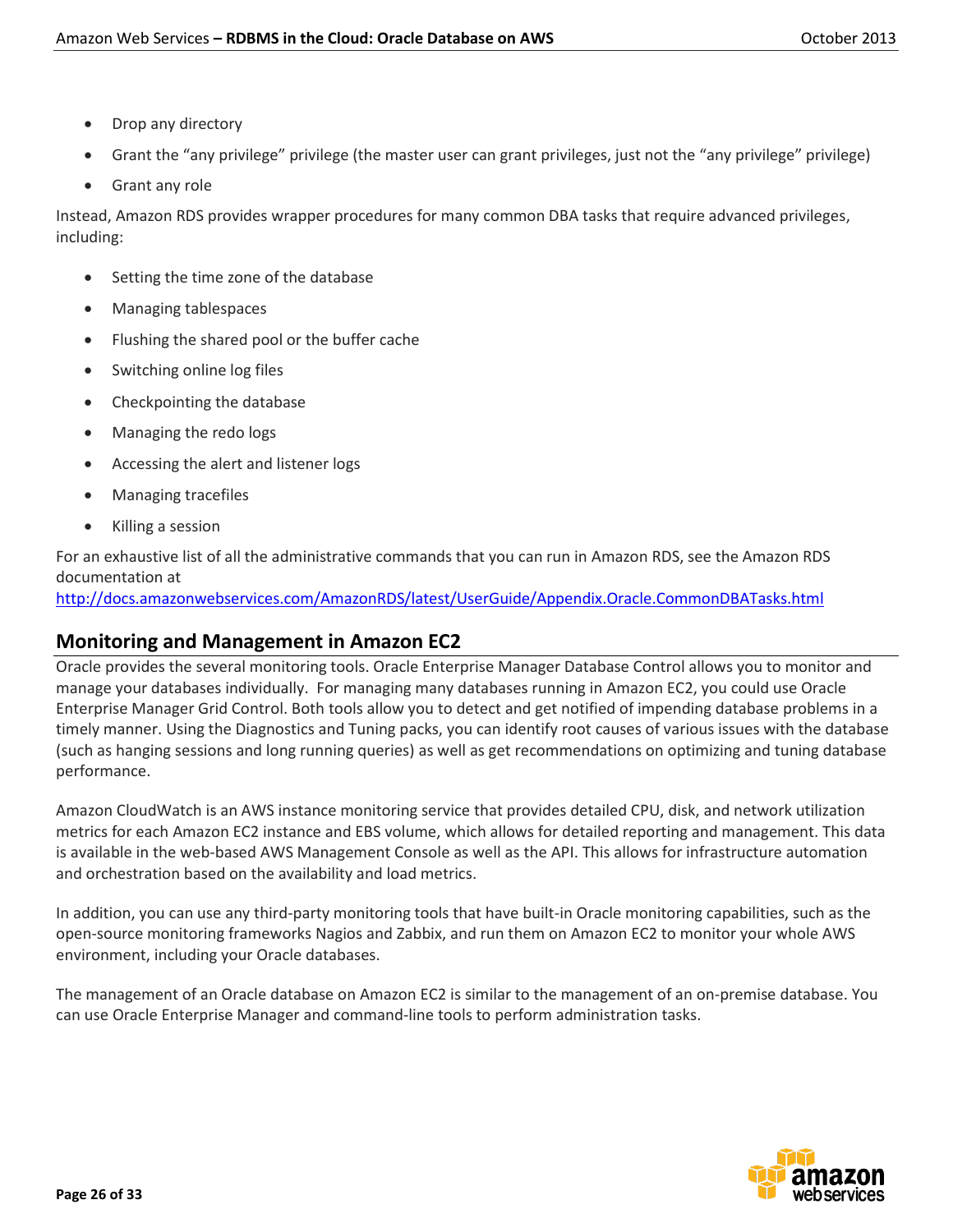# **Security**

There are different ways that you can control access to your Oracle database. You can use Amazon VPC, security groups, and Oracle security features.

## **Amazon VPC**

Amazon Virtual Private Cloud (Amazon VPC) lets you provision a private, isolated section of the AWS cloud where you can launch AWS resources in a virtual network that you define. Provisioning your Oracle databases in Amazon VPC gives you more options to secure your Oracle environment and more flexibility in the management of your network topology. You can use Amazon VPC both for Amazon RDS and for deploying your database on Amazon EC2 instances. Here are some key advantages of deploying your databases in Amazon VPC:

- You create your own subnets and you can configure routing tables, networking gateways and network Access Control Lists (ACL).
- You can define different inbound and outbound rules in an Amazon VPC security group.
- You can deploy your databases on private subnets that are not reachable from the Internet. Your databases run in a secure, private environment, where they can be accessed by web servers and/or application servers, but not from the Internet. You can choose whether you want to have your web and application servers on public or private subnets.
- You can establish IPSEC VPN connections between AWS and your own datacenters, which helps to safely encrypt the network traffic between AWS and the customer premises. This allows your administrators and you applications to securely access your databases from your internal network.

In addition, the following features are applicable to Amazon EC2 in Amazon VPC, but not to Amazon RDS in Amazon VPC:

- The private IP addresses of your Amazon EC2 instances are persistent and you can choose them. The permanent private IP address associated to an Amazon VPC instance facilitates the configuration of the application servers that access the database.
- If your databases are deployed on private subnets that are not reachable from the Internet, you can use Network Address Translation (NAT) to let your database instances access the Internet to download patches or new software. With NAT, your instances have outbound Internet access, but are unreachable from the Internet.
- You can assign several network interfaces (called Elastic Network Interfaces), and multiple IP addresses per interface, so that your database instances can have several private (and public) IP addresses. Your Oracle database could be part of several subnets. For example, you can have an application subnet that is reachable by your application servers, a backup subnet, and an administration subnet.

If you want to use Amazon VPC, you have three options:

- Use Amazon RDS.
- Use an Oracle AMI running on Xen virtualization. You can find out what hypervisor is an AMI designed for, for example by parsing the output of the CLI command  $ec2-descript = -image -v <$ AMI ID> and looking for the value of the hypervisor field. Oracle AMIs are either designed to run on the Xen hypervisor or on the Oracle VM (OVM) hypervisor. Since OVM is currently not supported in Amazon VPC, you can choose an Oracle AMI based on Xen.

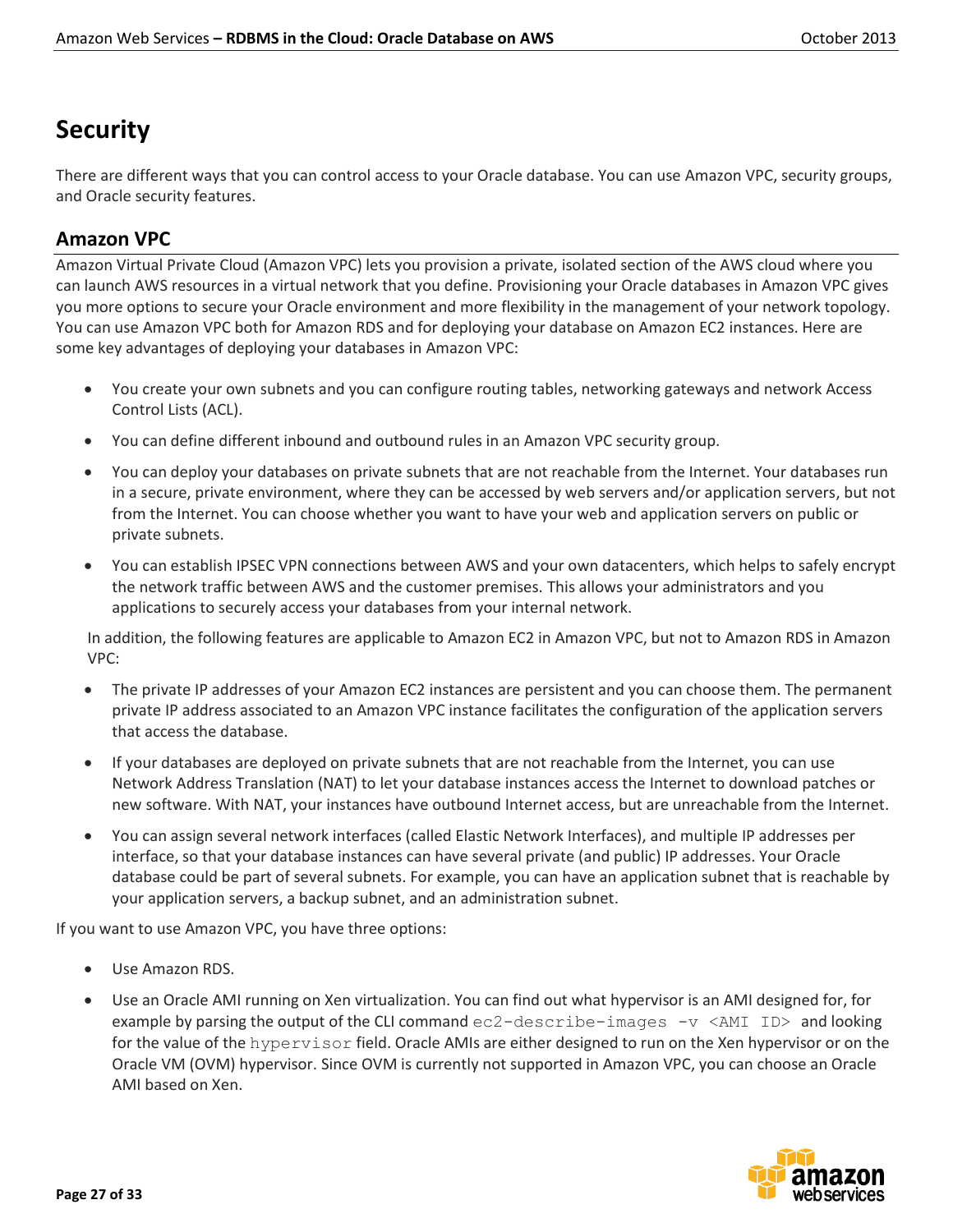• Install Oracle on top of Linux AMI running on Xen virtualization.

Amazon VPC offers many more features than listed here. For more information, see the Amazon VPC documentation at [http://aws.amazon.com/vpc/.](http://aws.amazon.com/vpc/)

# **Oracle Security in Amazon RDS**

Amazon RDS allows you to control network access to your DB Instances using security groups. By default, network access is turned off to your DB Instances.

Using AWS Identity and Access Management (IAM), you can manage access to your Amazon RDS databases. For example, you can authorize (or deny) administrative users under your AWS account to create, describe, modify, or delete an Amazon RDS database. You can also enforce Multi-Factor Authentication (MFA). For more information on using IAM to manage administrative access to Amazon RDS, see [http://docs.aws.amazon.com/AmazonRDS/latest/UserGuide/UsingWithRDS.IAM.html.](http://docs.aws.amazon.com/AmazonRDS/latest/UserGuide/UsingWithRDS.IAM.html)

In addition, Amazon RDS supports several Oracle security features under the Bring Your Own License (BYOL) model:

- Transparent Data Encryption (TDE) protects data at rest. It provides transparent encryption of stored data to support your privacy and compliance efforts. Applications do not have to be modified and will continue to work as before. Data is automatically encrypted before it is written to disk and automatically decrypted when reading from storage. Key management is built-in, which eliminates the task of creating, managing, and securing encryption keys. You can choose to encrypt tablespaces or specific table columns using industry standard encryption algorithms including [Advanced Encryption Standard](http://en.wikipedia.org/wiki/Advanced_Encryption_Standard) (AES) and [Data Encryption Standard](http://en.wikipedia.org/wiki/Data_Encryption_Standard) (Triple DES).
- Native Network Encryption protects data in motion using the [Oracle Net Services.](http://www.oracle.com/technetwork/database/enterprise-edition/index-098579.html) You can choose between AES, Triple DES, and [RC4](http://en.wikipedia.org/wiki/RC4) encryption.
- Oracle Virtual Private Database (VPD) enables you to create security policies to control database access at the row and column level. Essentially, Oracle VPD adds a dynamic WHERE clause to a SQL statement that is issued against the table, view, or synonym to which an Oracle Virtual Private Database security policy was applied. Oracle Virtual Private Database enforces security, to a fine level of granularity, directly on database tables, views, or synonyms. Because you attach security policies directly to these database objects and the policies are automatically applied whenever a user accesses data, there is no way to bypass security.
- Fine Grained Auditing (FGA) can be understood as policy-based auditing. It lets you specify the conditions necessary for an audit record to be generated. FGA policies are programmatically bound to a table or a view. They allow you to audit an event only when conditions that you define are true, for example only if a specific column has been selected or updated. Since every access to table is not always recorded, this creates more meaningful audit trails.

## **Oracle Security in Amazon EC2**

When running Oracle on Amazon EC2 instances, you have the responsibility to effectively protect network access to your instances with security groups, adequate operating system settings, and best practices, such as limiting access to open ports and using strong passwords. In addition, you can also configure a host-based firewall on your instances.

Using AWS Identity and Access Management (IAM), you can control access to your Amazon EC2 resources, and authorize (or deny) some users the ability to manage your instances running the Oracle database and the corresponding EBS volumes. For example, you could restrict the ability to start or stop your Amazon EC2 instances to a subset of your administrators. You can also assign Amazon EC2 roles to your instances, giving them privileges to access other AWS

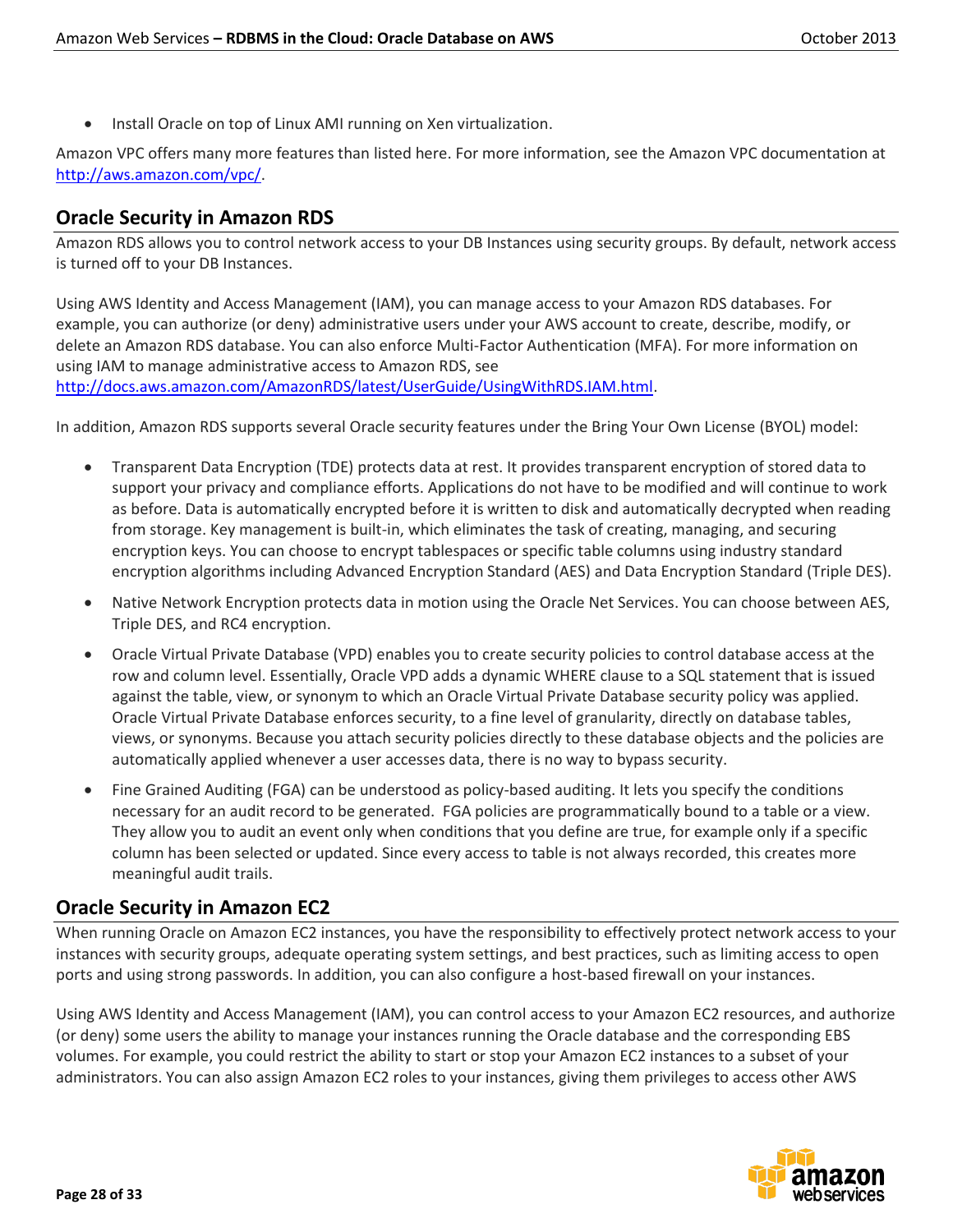resources that you control. For more information on how to use IAM to manage administrative access to your instances, se[e http://docs.aws.amazon.com/AWSEC2/latest/UserGuide/UsingIAM.html.](http://docs.aws.amazon.com/AWSEC2/latest/UserGuide/UsingIAM.html)

You also have the option of deploying most Oracle security features, such as:

- The Oracle security features described previously in the "Oracle Security in Amazon RDS" section.
- Encrypted backups as mentioned previously in the "Backup and Restore" section. The Oracle backup utility, RMAN, can transparently encrypt data written to backup sets and decrypt those backup sets when they are needed for database restore operations. To create encrypted backups, the database must be configured to use Advanced Security or Oracle Secure Backup. Note that Oracle Secure Backup includes Cloud Module, which allows you to back up your database directly to Amazon S3, as described in the "Backup and Restore" section.
- Oracle Label Security is a tool for classifying data and for managing access to data on a "need to know" basis.
- Oracle Database Vault restricts access to specific areas in an Oracle database from any user, including users who have administrative access. For example, you can restrict administrative access to critical data such as employee salaries, customer medical records, or other sensitive information.

This list is not exhaustive. Oracle has many other security features that are not listed here and can also be used in Amazon EC2.

# **AWS for On-Premise Oracle Environments**

This section explores how you can take advantage of AWS for your on-premise Oracle environments and how you can migrate your existing in-house Oracle environments to AWS.

## **Backing up On-Premise Oracle Databases in AWS**

Because Amazon Simple Storage Service (Amazon S3) is accessible not only from Amazon EC2, but from anywhere on the web over HTTP and HTTPS, it is possible to back up your on-premise databases, wherever they are running, into Amazon S3. This allows you to automate your off-site backup retention process, rather than (or in addition to) relying on offsite tape storage. As stated previously in the "Backup and Restore" section, Amazon S3 is designed for 99.999999999% durability, which makes it a much more reliable medium for off-site backups than tapes. Using the integration between Amazon S3 and Amazon Glacier, you have your backups automatically transferred to the more cost-effective Amazon Glacier after a period of time that you specify, as described previously in the section "Long-Term Archival in Amazon Glacier". The Amazon S3 expiration feature allows you to set the retention duration of your backup at creation time.

There are several ways to automate backup an on-premise Oracle databases in AWS:

- **Use the Oracle Secure Backup Cloud Module:** The Oracle Secure Backup Cloud Module described in the "Backup and Restore" section works for on-premise databases just like it does for databases running on Amazon EC2. It can be used to have RMAN back up the database over the network to Amazon S3. For security purposes, RMAN can encrypt the backup, which can also be sent over an encrypted link to Amazon S3. RMAN can also compress the backup in order to increase network performance.
- **Use a storage gateway:** You can back up your on-premise databases locally to a storage gateway. The storage gateway is a physical or virtual appliance to which you allocate on-premise storage. You back up your databases to this local storage and take advantage of the low latency and high bandwidth due to the fact that the storage is on-premise. The storage gateway then securely moves the data to Amazon S3 over HTTPS. You can use the

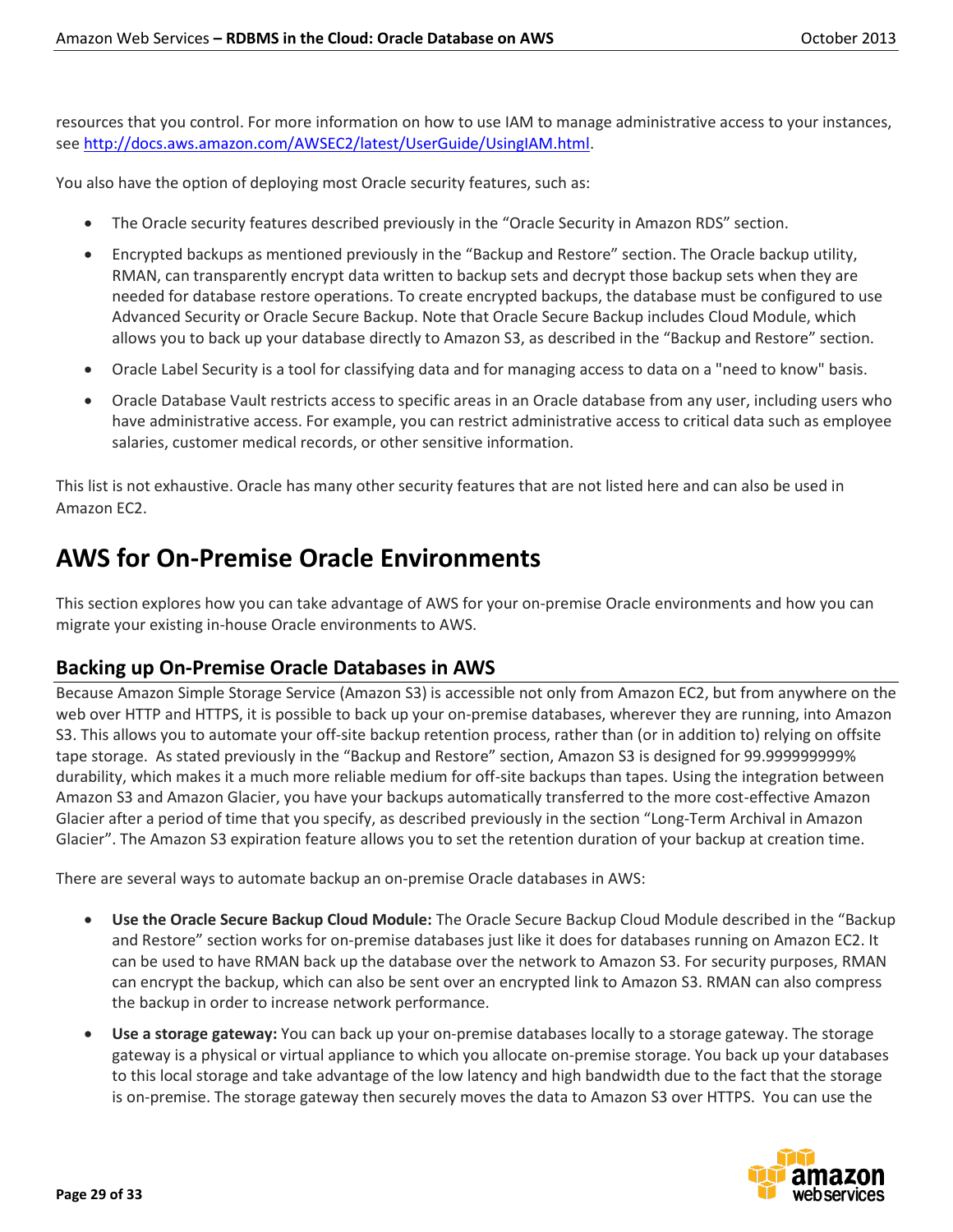AWS Storage Gateway, described a[t http://aws.amazon.com/storagegateway.](http://aws.amazon.com/storagegateway) You can also choose a third-party gateway, such as the ones provided by Aspera, Panzura, Riverbed and TwinStrata. Features of storage gateways may include deduplication, encryption, and compression of your data, in order to secure and to speed up the transfer to Amazon S3. You can use the storage gateway to move non-Oracle data, such as data stored in files.

 **Use the AWS Import/Export service:** If the database is very large, moving the backup or export files over the network might be time-prohibitive, even when using a storage gateway. In this case, it can be faster and more reliable to store an Oracle backup on local drives and physically ship them to AWS using the AWS Import/Export service. Upon reception of the drives, AWS engineers copy the data to Amazon EBS, Amazon S3, or Amazon Glacier (your choice). We then ship your drives back to you. For more information about the AWS Import/Export service, see [http://aws.amazon.com/importexport/.](http://aws.amazon.com/importexport/)

## **Disaster Recovery on AWS for On-Premise Oracle Databases**

Amazon AWS is a cost-effective platform to host your Disaster Recovery (DR) site. Instead of having to invest in a parallel set of infrastructure that is used only a few times a year, you can just transfer your database backups to Amazon S3 (or Amazon Glacier), or replicate the on-premise production database to Amazon EC2. Whenever you need to test your DR processes, or whenever you need to failover to AWS because of a failure or a disaster at your primary site, you can recover your database and start up the rest of the application stack. At all times, you only pay for what you use on AWS. This can save a lot of money compared to hosting your DR site in a datacenter where you own or lease floor space and physical infrastructure. Typically, DR environments do not run very often and benefit tremendously from AWS pay-asyou-go model. Cost-wise, all of these scenarios also benefit from the fact that incoming data transfer into AWS is free. The following sections describe two cost-efficient scenarios to use AWS as a DR site.

## **Disaster Recovery from Backups Stored in AWS**

Storing Oracle database backups in the Cloud, as described previously, can also be a first step towards implementing a Disaster Recovery (DR) environment on AWS. You transfer your database backups to Amazon S3 (or Amazon Glacier), using one of the scenarios described previously. In the event of a failure or disaster at your primary site, you can start Amazon EC2 instances, create EBS volumes for your Oracle data files, and recover your database from Amazon S3 with Oracle RMAN OSB Cloud Module. This is a good solution for smaller databases, if your Recovery Time Objective (RTO) can accommodate the time it takes to restore a full backup of your database, and if your Recovery Point Objective (RPO) can tolerate losing all the data created since the last backup was sent to AWS. While the RPO and RTO are relatively long in this scenario, they might be acceptable for some applications. It is infinitely preferable to have a DR plan with long RTO and RPO than having any DR plan at all, or to having a DR plan solely based on tapes. This scenario is very costeffective because its cost is limited to the cost of storing your backups (and AMIs) in AWS, and should allow all the organizations that have resisted setting up a DR site for cost reasons to finally implement a DR solution.

### **Disaster Recovery using a Standby Database**

In the "High Availability Architecture in Amazon EC2" section, we explained how to use a standby database to design a high availability solution across multiple AWS Availability Zones. The same strategy can be used for disaster recovery, between your premises and AWS. You can set up a standby database on Amazon EC2 using Oracle Data Guard (or a third-party product with similar functionality) to replicate data between the on-premise Oracle database and a database running in Amazon EC2. After the initial configuration of Oracle Data Guard on the source side, a full backup is shipped to AWS, as described in the "Backing up On-Premise Oracle Databases in AWS" section, and the slave database is restored in Amazon EC2. The databases are then synchronized by shipping the logs generated on the primary database during this window of time and applying them to the Amazon EC2 standby instance. Later, the log shipping and

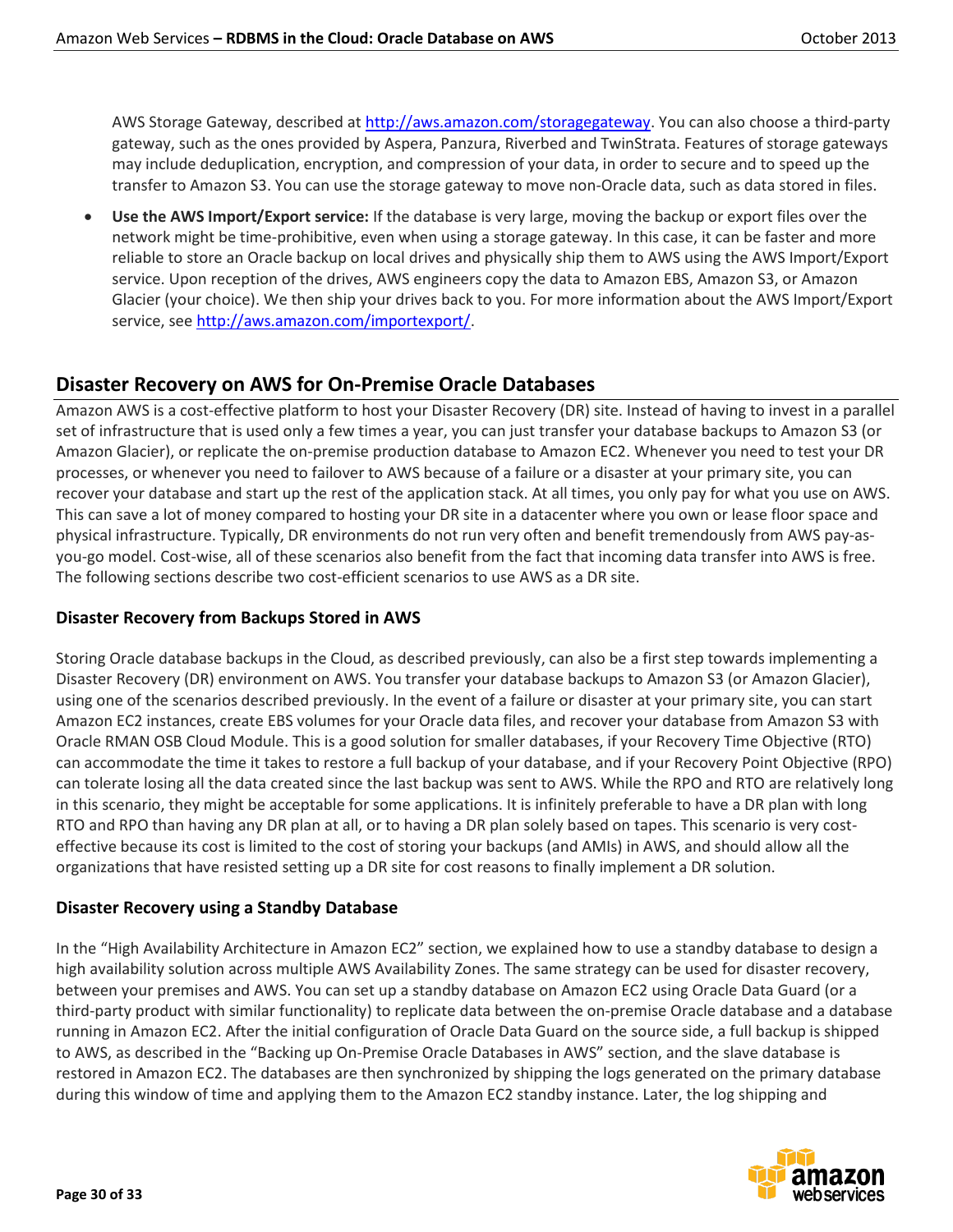replication continue until you are ready to switch over and make the Amazon EC2 database the primary instance. For a diagram and more details about how to set up a standby database on AWS, see the "High Availability Architecture in Amazon EC2" section. Note that the standby database running in Amazon EC2 can also be used to perform database backups to Amazon S3 for added protection.

In this scenario, the RTO (Recovery Time Objective) is minimized because in case of an outage, all you have to do is to failover. To failover, switch the standby database to become the primary and start the rest of your applications on Amazon EC2 using AMIs that you have already prepared and regularly tested. The RPO (Recovery Point Objective) is also minimized because the standby database can be configured to be only several minutes behind the primary database. Both the RTO and the RPO can be down to a few minutes. In short, this solution offers much improved RTO and RPO at a cost barely greater than in the previous, backup-based scenario.

## **Other Disaster Recovery Considerations**

Even if your application is based on an Oracle database, there is probably more data stored in flat files that you need to replicate to AWS to make your application fully functional. You can do this by uploading your flat files over HTTPS to Amazon S3 using the AWS Management Console, the CLI or the API, or, as mentioned earlier, by using an AWS (or thirdparty) storage gateway.

You also need to build the rest of the environment around the database, for example application servers and web servers. You should create AMIs for all the servers that will need to be started in AWS in the event of a disaster, so that they are ready to be started the day you need them.

If your application is used on the Internet, you can modify the application DNS information to make it point to AWS. To prepare for this, you would make sure that the Time-To-Live (TTL) of your DNS records does not exceed your RTO. If your application is internal to your company, you can access it over an IPSEC-encrypted VPN link, as described previously in the "Amazon VPC" section.

Finally, you need to test your DR processes regularly to make sure that they are fully functional.

For more information and guidance about implementing Disaster Recovery solutions on AWS, see the "[Using AWS for](http://d36cz9buwru1tt.cloudfront.net/AWS_Disaster_Recovery.pdf)  [Disaster Recovery](http://d36cz9buwru1tt.cloudfront.net/AWS_Disaster_Recovery.pdf)" whitepaper available at [http://aws.amazon.com/whitepapers/.](http://aws.amazon.com/whitepapers/)

## **Migrating your On-Premise Oracle Database to AWS**

The Disaster Recovery strategies described in the previous section can be used to migrate your on-premise Oracle database into the AWS cloud. The following are some ways to migrate:

 **Upload files to Amazon S3 or Amazon EBS:** If the database is small or if can sustain extended downtime, an easy way to migrate it to AWS is to take a backup of the database and then to upload the backup or the export files to Amazon S3 or Amazon EBS, as described in the "Backing Up On-Premises Oracle Databases in AWS" and "Disaster Recovery from Backups Stored in AWS" sections. An alternative would be to export your database, using Oracle's export utility or Oracle Data Pump, and to upload the export files to Amazon S3 or Amazon EBS. Your database can then be restored or imported into an Oracle database running on Amazon EC2. Note that Amazon RDS supports Oracle Data Pump, which can be used to import an on-premise database over the network into Amazon RDS. For more information, see the Amazon RDS Data Import Guide for Oracle at [http://aws.amazon.com/articles/4173109646282306.](http://aws.amazon.com/articles/4173109646282306)

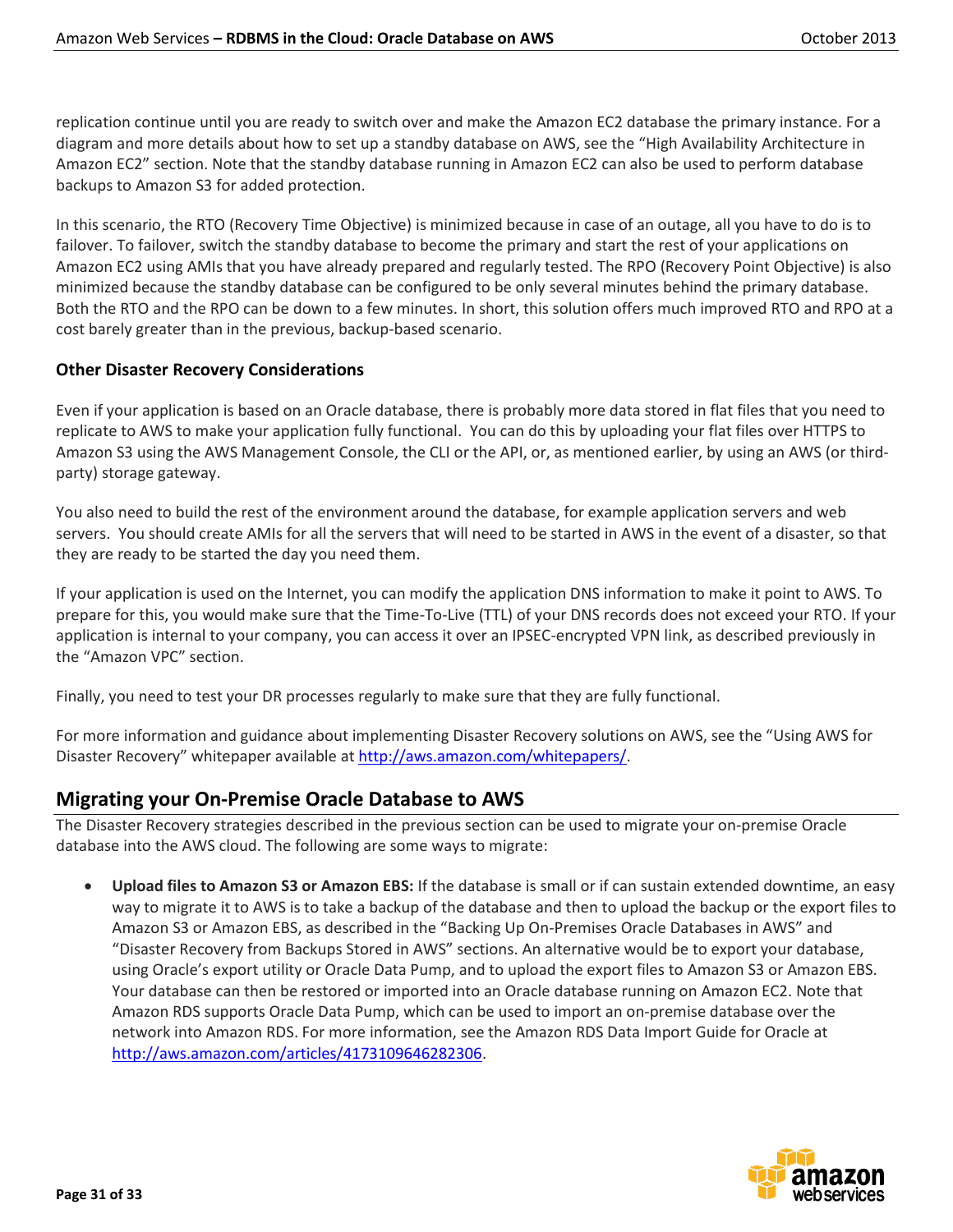- **Use the AWS Import/Export service:** If your database is large and can sustain extended downtime, it might be easier and faster to use the AWS Import/Export service and ship us disk drives containing a backup or an export of your database, as described in the "Backing up On-Premise Oracle Databases in AWS" section.
- **Use a standby database in Amazon EC2:** If the database cannot sustain extended downtime, an option is to set up a standby database in Amazon EC2, as described in the "Disaster Recovery using a Standby Database" section. A great advantage of this scenario is that it minimizes the amount of downtime that you will occur during the migration, down to a few minutes. After you have switched over to AWS, you can setup the onpremise database as the new standby, allowing you to temporarily switch back to your on-premise environment if an issue was discovered in your new AWS environment.

# **Managing Cost**

Managing the cost of the IT infrastructure is often an important driver for cloud adoption. The cost advantages inherent to AWS should make running Oracle Database on Amazon EC2 a cost-effective proposition. Amazon RDS should further reduce your costs by reducing the management and administration tasks that you have to perform. In addition, you can take advantage of several strategies to manage your database cost effectively.

# **Reducing Cost with Reserved Instances**

Amazon RDS and Amazon EC2 reserved instances allow you to lower costs and reserve capacity. Reserved Instances can save you up to 70% over On-Demand rates when used in steady state, which tend to be the case for many databases. They can be purchased for one or three year terms. If your Oracle database is going to be running more than 25% of the time, you will most likely financially benefit from using a reserved instance. Note that in Amazon RDS you cannot stop an instance, but instead you can take a final snapshot prior to termination, and recreate a new Amazon RDS instance from the snapshot when you need it. For more information about Reserved Instances, see

<http://aws.amazon.com/rds/reserved-instances/> an[d http://aws.amazon.com/ec2/reserved-instances/.](http://aws.amazon.com/ec2/reserved-instances/)

# **Other Options to Reduce Costs**

The following options can be combined to reduce your cost:

- Use the License Included model to save on Oracle licenses where the Oracle license is included in the Amazon RDS hourly cost. This is especially effective for databases that are not running 24\*7 and for short projects.
- Shutdown database instances when they are not needed. For example, some development and test databases could be shutdown at night and on weekends, and restarted on weekdays in the morning.
- Scale down the size of your databases during off-peak times.

# **Conclusion**

AWS provides you with two deployment platforms to deploy your Oracle databases: Amazon EC2 and Amazon RDS. In this whitepaper we have explained how to manage performance, high availability, monitoring and security in both environments. Whether you choose to deploy Oracle in Amazon EC2 or in Amazon RDS, you will benefit from the advantages inherent to AWS, including:

- Ease and speed of provisioning Oracle instances and storage in AWS
- No capital expense